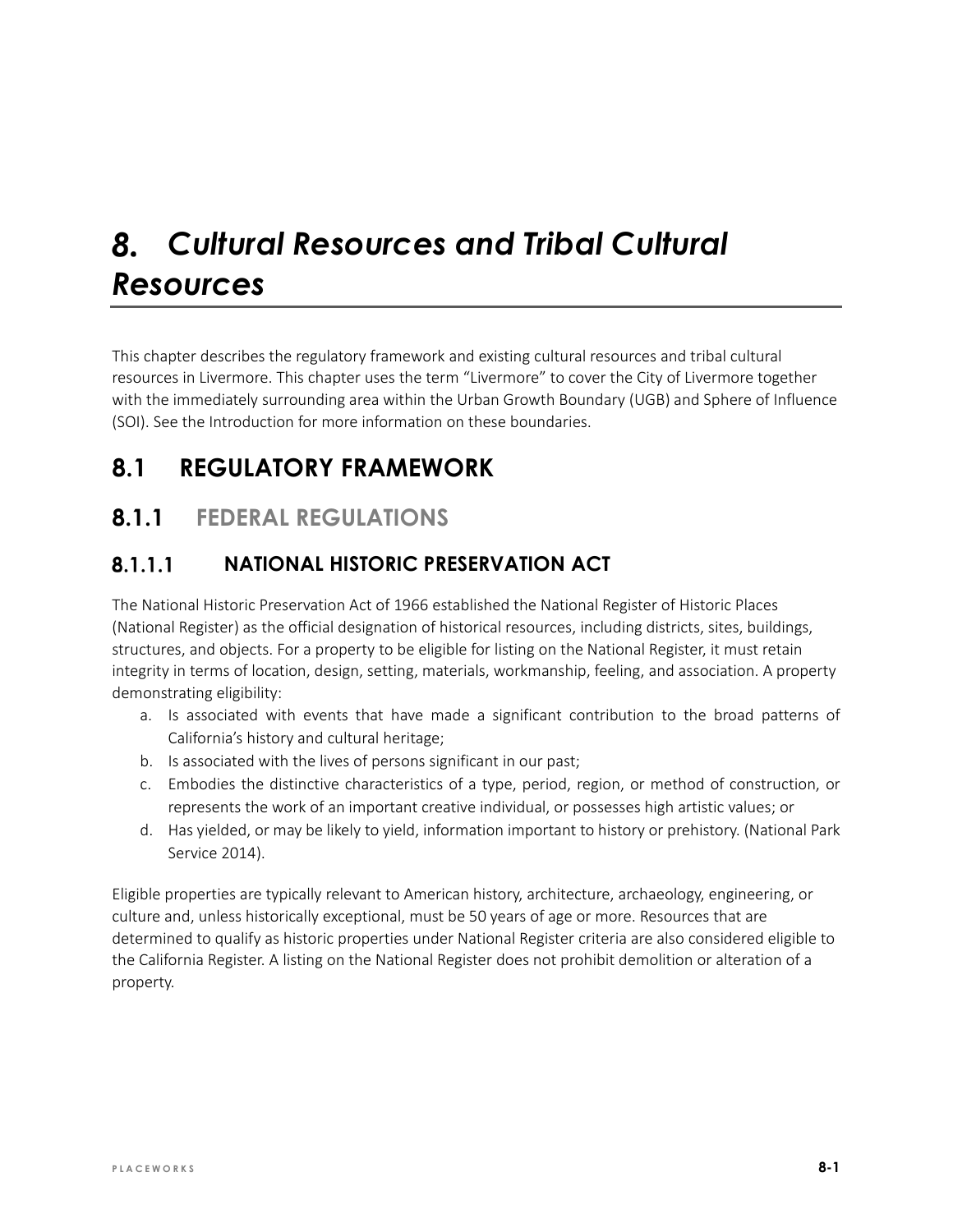# **8.1.2 STATE REGULATIONS**

#### $8.1.2.1$ **CALIFORNIA REGISTER OF HISTORICAL RESOURCES**

The California State Historic Preservation Office maintains the California Register of Historical Resources (California Register). Historic properties listed or formally designated as eligible to be listed on the National Register, and State Landmarks and Points of Interest, are automatically listed on the California Register. Properties designated under local preservation ordinances or through local historical resource surveys may also be listed.

Eligibility for the California Register requires that a resource retain sufficient integrity to convey significance and importance. Location, design, setting, materials, workmanship, feeling, and association are key elements in considering a property's integrity. In addition, an important archaeological, historical, or tribal cultural resource is one that meets one or more of the below criteria:

- Is associated with events that have made a significant contribution to the broad patterns of local or regional history, or the cultural heritage of California or the United States.
- Is associated with the lives of persons important to local, California, or national history.
- It embodies the distinctive characteristics of a type, period, region, or method of construction, or represents the work of a master or possesses high artistic values.
- It has yielded, or may be likely to yield, information important to the pre-history or history of the local area, California, or the nation.

#### 8.1.2.2 **CALIFORNIA ENVIRONMENTAL QUALITY ACT**

The California Environmental Quality Act (CEQA) (Public Resources Code Sections 21000 et seq.), and the CEQA Guidelines (California Code of Regulations Sections 15000 et seq.), requires lead agencies to determine if a proposed project would have a significant effect on historical resources, including archaeological resources. A project that may cause a "substantial adverse change in the significance of a historical resource" is considered to have a significant environmental effect (State of California 2021a:sec. 21084.1). A "substantial adverse change in the significance of an historical resource" means "physical demolition, destruction, relocation, or alteration of the resource or its immediate surroundings such that the significance of a historical resource would be materially impaired" ((State of California 1986:sec. 15064.5(b)). The significance of a historical resource is "materially impaired" when a project does one of the following:

- [D]emolishes or materially alters in an adverse manner those physical characteristics of a historical resource that convey its historical significance and that justify its inclusion in, or eligibility for inclusion in the California Register; or
- demolishes or materially alters in an adverse manner those physical characteristics that account for its inclusion in a local register of historical resources... or its identification in a historical resources survey..., unless the public agency reviewing the effects of the project establishes by a preponderance of evidence that the resource is not historically or culturally significant; or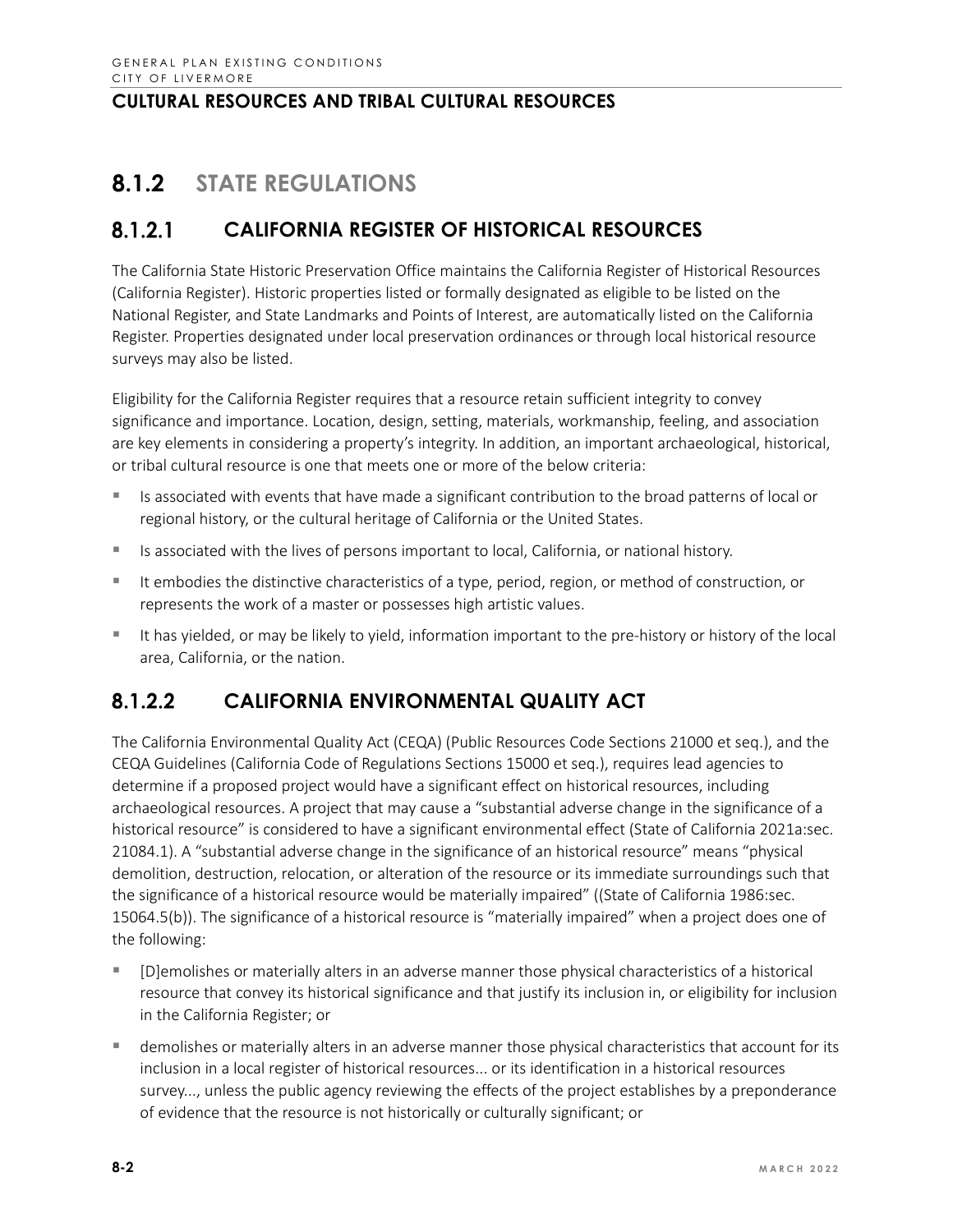demolishes or materially alters in an adverse manner those physical characteristics of a historical resource that convey its historical significance and that justify its eligibility for inclusion in the California Register as determined by a lead agency for purposes of CEQA. (CEQA Guidelines Section 15064.5(b).

The term "historical resource" includes, but is not limited to: (1) a resource listed in, or determined to be eligible by the State Historical Resources Commission for listing in, the California Register; (2) a resource included in a local register of historical resources, as defined in PRC Section 5020.1(k) or identified as significant in a historical resource survey meeting the requirements of PRC Section 5024.1(g); or (3) any object, building, structure, site, area, place, record, or manuscript that a lead agency determines to be historically significant or significant in the architectural, engineering, scientific, economic, agricultural, educational, social, political, military, or cultural annals of California, provided the lead agency's determination is supported by substantial evidence in light of the whole record (State of California 1986:sec. 15064.5(a)).

CEQA applies to effects on archaeological sites as well. A lead agency must first determine whether the archaeological site is a historical resource pursuant to CEQA Guidelines Section 15604.5(a). If so, CEQA Section 21084.1 applies. If an archaeological site does not qualify as a historical resource, but meets the definition of a unique archaeological resource, the site shall be treated in accordance with the provisions of CEQA Section 21083.2. A unique archaeological resource is "an archaeological artifact, object, or site about which it can be clearly demonstrated that, without merely adding to the current body of knowledge, there is a high probability that it meets any of the following criteria:

- Contains information needed to answer important scientific research questions and that there is a demonstrable public interest in that information.
- Has a special and particular quality such as being the oldest of its type or the best available example of its type.
- Is directly associated with a scientifically recognized important prehistoric or historic event or person." (State of California 2021a:sec. 21083.2[g])

If an archaeological resource is neither a unique archaeological resource nor a historical resource, the effects of the project on that resource shall not be considered a significant effect on the environment with respect to that particular, cultural resource (State of California 1986:sec. 15064.5[c][4]).

#### $8.1.2.3$ **PUBLIC RESOURCES CODE SECTION 5097**

PRC Section 5097.5(a) specifies that a person shall not knowingly and willfully excavate upon, or remove, destroy, injure, or deface, any historic or prehistoric ruins, burial grounds, or archaeological sites, which can include fossilized footprints, inscriptions made by human agency, rock art, or any other archaeological or historical feature, situated on public lands, except with the express permission of the public agency having jurisdiction over the lands. In addition, PRC Section 5097.98 sets a procedure for handling and notification pertaining to the discovery of Native American human remains.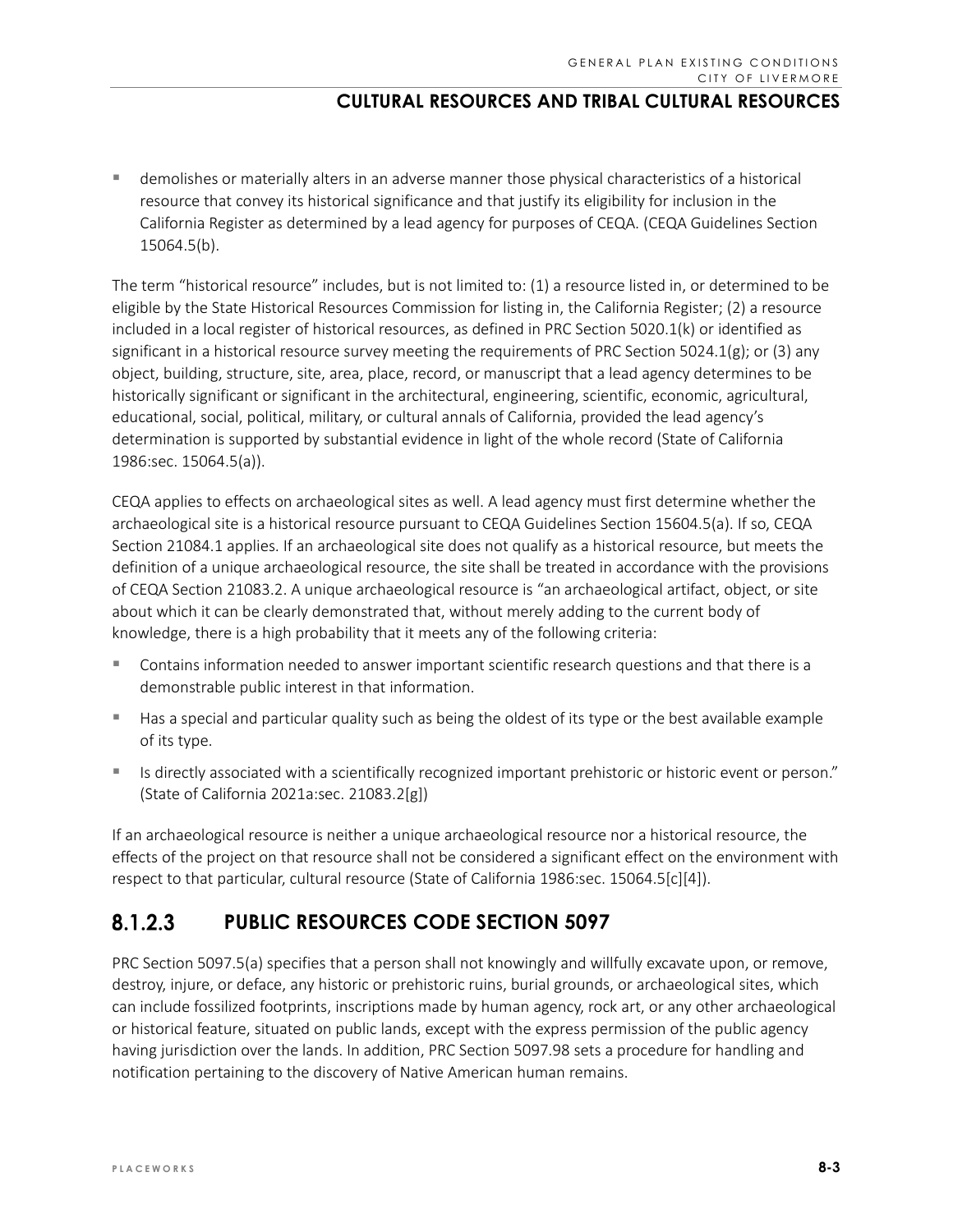#### 8.1.2.4 **HEALTH AND SAFETY CODE SECTIONS 7050.5 AND 7052**

Health and Safety Code (2021b) Section 7050.5 requires that construction or excavation be stopped in the vicinity of discovered human remains until the County Coroner can determine whether the remains are those of a Native American. If the remains are determined to be Native American, the Coroner must contact the California Native American Heritage Commission (NAHC). Health and Safety Code Section 7052 regulates the disturbance of Native American cemeteries as a felony. This provision protects human remains and prohibits the disturbance or removal of human remains from any location other than a dedicated cemetery. The provision further identifies steps to follow in the event of accidental discovery or recognition of any human remains, directs the County Coroner to determine whether the remains are those of a Native American, and, if so, the coroner is required to contact the NAHC.

#### $8.1.2.5$ **SENATE BILL 18**

Senate Bill (SB) 18, which went into effect January 1, 2005, set forth requirements for local governments (cities and counties) to consult with Native American tribes to aid in the protection of traditional tribal cultural places through local land use planning.<sup>[1](#page-3-0)</sup>

The aim of SB 18 is to mitigate impacts to cultural places by offering California Native American tribes the chance to be a part of land use decisions at an early stage, both in general plans specific plans.

The State of California's Tribal Consultation Guidelines (2005) emphasize that California Native American tribes "represent distinct and independent governmental entities with specific cultural beliefs and traditions and unique connections to areas of California that are their ancestral homelands. SB 18 recognizes that protection of traditional tribal cultural places is important to all tribes, whether federally recognized or not, and it provides all California Native American tribes with the opportunity to participate in consultation with city and county governments for this purpose".

Cultural places are defined as follows (PRC Section 5097.9 and 5097.995):

- Native American sanctified cemetery, place of worship, religious or ceremonial site, or sacred shrine.
- Native American historic, cultural or sacred site, that is listed or may be eligible for listing in the California Register of Historical Resources pursuant to Section 5024.1, including any historic or prehistoric ruins, any burial ground, any archaeological or historic site.

Under SB 18, it is the responsibility of city and county governments to initiate consultation with, and provide project plans to tribes. According to the State of California's 2005 consultation guidelines (Governor's Office of Planning and Research 2005), the process of notification is as follows:

 Prior to the adoption or any amendment of a general plan or specific plan, a local government must notify the appropriate tribes (on the contact list maintained by the NAHC) of the opportunity to conduct consultations for the purpose of preserving, or mitigating impacts to, cultural places located

<span id="page-3-0"></span><sup>1</sup> SB 18 amended Government Sections (GC) 65040.2, 65092, 65351 and 65560, while adding GC sections 65352.3, 65352.4 and 65562.5.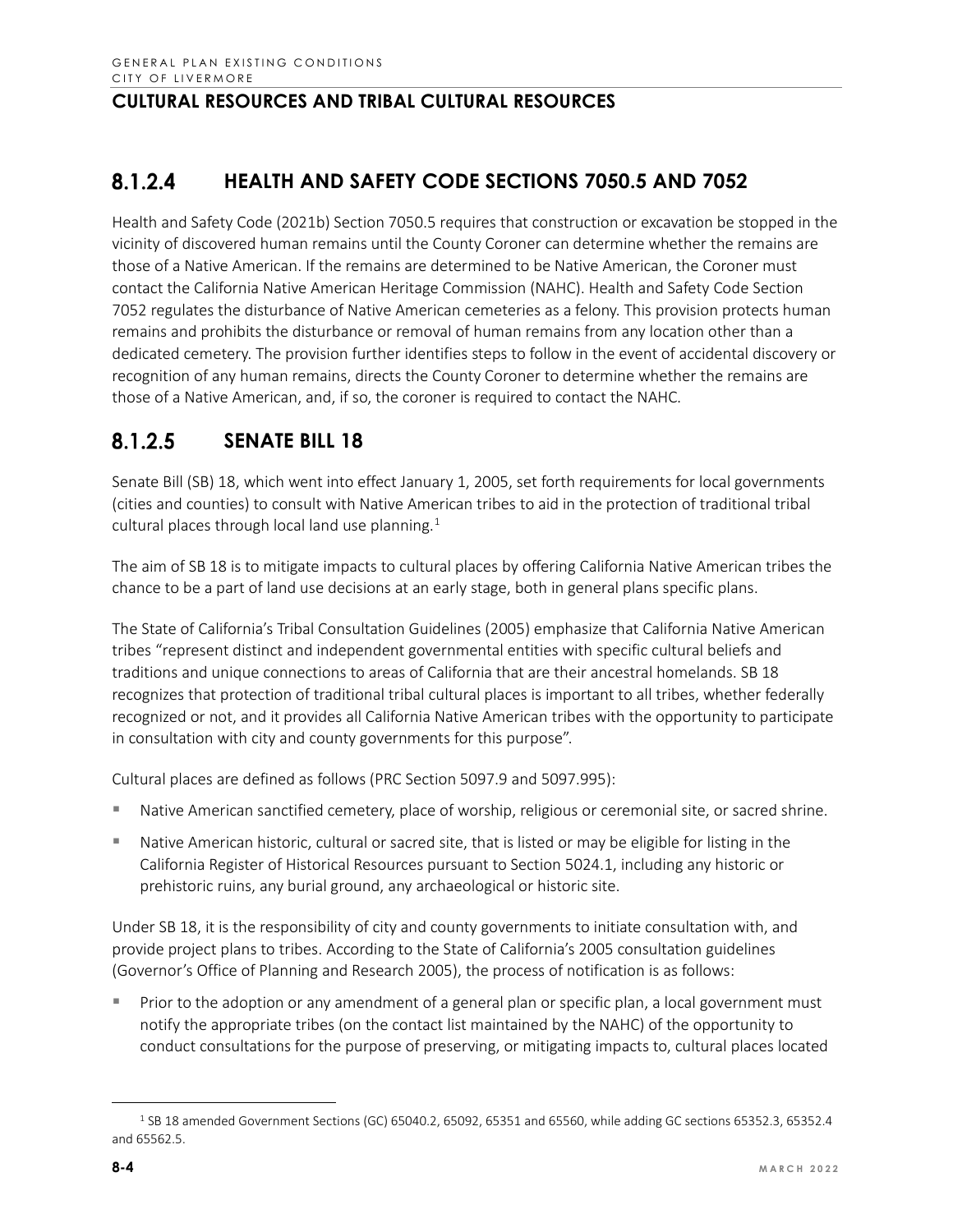on land within the local government's jurisdiction that is affected by the proposed plan adoption or amendment. Tribes have 90 days from the date on which they receive notification to request consultation, unless a shorter timeframe has been agreed to by the tribe (Government Code §65352.3).

- **Prior to the adoption or substantial amendment of a general plan or specific plan, a local government** must refer the proposed action to those tribes that are on the NAHC contact list and have traditional lands located within the city or county's jurisdiction. The referral must allow a 45 day comment period (Government Code §65352). Notice must be sent regardless of whether prior consultation has taken place. Such notice does not initiate a new consultation process.
- **Local governments must send notice of a public hearing, at least IO days prior to the hearing, to tribes** who have filed a written request for such notice (Government Code §65092).

#### $8.1.2.6$ **ASSEMBLY BILL 52**

Assembly Bill 52 (AB 52), known as the Native American Historic Resource Protection Act, was implemented on July 1, 2015. AB 52 specifically applies to projects in which a notice to prepare an environmental document pursuant to CEQA is required. While SB 18 applies to city and county governments, AB 52 applies to all CEQA lead agencies.

As an amendment to CEQA, this bill requires that lead agencies, "… begin consultation with a California Native American tribe that is traditionally and culturally affiliated with the geographic area of the proposed project, if the tribe requested to the lead agency, in writing, to be informed by the lead agency of proposed projects in that geographic area and the tribe requests consultation, prior to determining whether a negative declaration, mitigated negative declaration, or environmental impact report is required for a project.".

AB 52 also established tribal cultural resources (TCRs) as a new category of resources to be considered with respect to the scientific and the archaeological value of a resource in the determination of impacts and mitigation. TCRs are defined as either:

(1) Sites, features, places, cultural landscapes, sacred places, and objects with cultural value to a California Native American tribe that are either of the following:

(A) Included or determined to be eligible for inclusion in the California Register of Historical Resources.

(B) Included in a local register of historical resources as defined in PRC Section 5020.1(k).

(2) A resource determined by the lead agency, in its discretion and supported by substantial evidence, to be significant pursuant to criteria set forth in PRC Section 5024.1(c). In applying the criteria set forth in PRC Section 5024.1(c) for the purposes of this paragraph, the lead agency shall consider the significance of the resource to a California Native American tribe.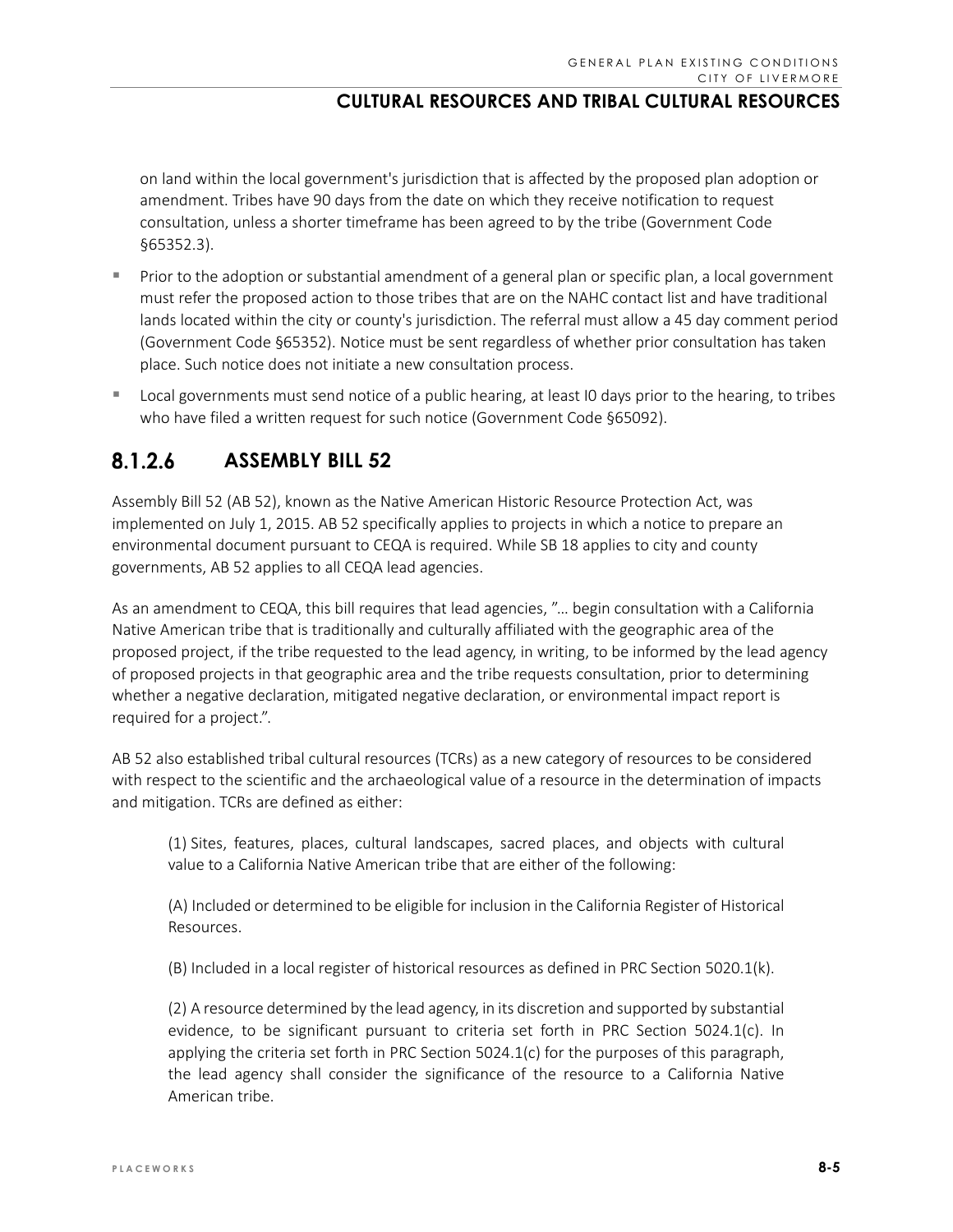(b) A cultural landscape that meets the criteria of PRC Section 5024.1(a) is a tribal cultural resource to the extent that the landscape is geographically defined in terms of the size and scope of the landscape.

(c) A historical resource described in CEQA Section 21084.1, a unique archaeological resource as defined in CEQA Section 21083.2(g), or a "nonunique archaeological resource" as defined in Section 21083.2(h) may also be a tribal cultural resource if it conforms with the criteria of CEQA Section 21083.2 (a).

According to "Tribal Consultation under AB 52: Requirements and Best Practices", a document issued by the Native American Heritage Commission (NAHC) (2015), the process of implementing AB 52 begins with a request in writing from the tribe to the lead agency. This request notifies the lead agency that the tribe wishes to be formally notified of future projects within the area of traditional tribal affiliation.

Once a specific project is approved, lead agencies have 14 days to notify the tribes who have requested consultation for that area. This notice must be in writing, include project location information, and include notice of a 30-day window for the tribe to request project-specific consultation.

For the tribe to request consultation, they must respond to the request within 30 days. Upon receiving the request, the lead agency then has 30 days to begin the process of consultation. This process must begin before a negative declaration/mitigated negative declaration or an environmental impact report is issued.

During the process of consultation, the parties consult on potential impacts and mitigation measures. Consultation concludes with either an agreement on avoidance or mitigation of impacts, or a conclusion that—after "good faith and reasonable effort"—no mutual agreement was reached. If agreement is not reached, best practices call for documentation of efforts.

Under the requirements of AB 52, no information or documents provided by the tribe shall be included in project reports or made publicly available (Govt. Code Sections 6254(r) and 6254.10).

Certification of environmental documents can take place once consultation has concluded (Robinson and Native American Heritage Comission 2015).

# **8.1.3 LOCAL REGULATIONS**

#### $8.1.3.1$ **LIVERMORE 2003-2025 GENERAL PLAN**

The City of Livermore 2003-2025 General Plan, adopted January 9, 2004, laid out Community Character Element objectives with the aim of preserving the characteristics that give Livermore its distinct identity. Cultural Resources are encompassed by Goal CC-3: "Preserve and enhance the City's cultural and historic resources not merely as positive reminders of the past, but also as relevant and unique alternatives for the present and the future- a source of community identity, architecture, and social, ecological and economic vitality."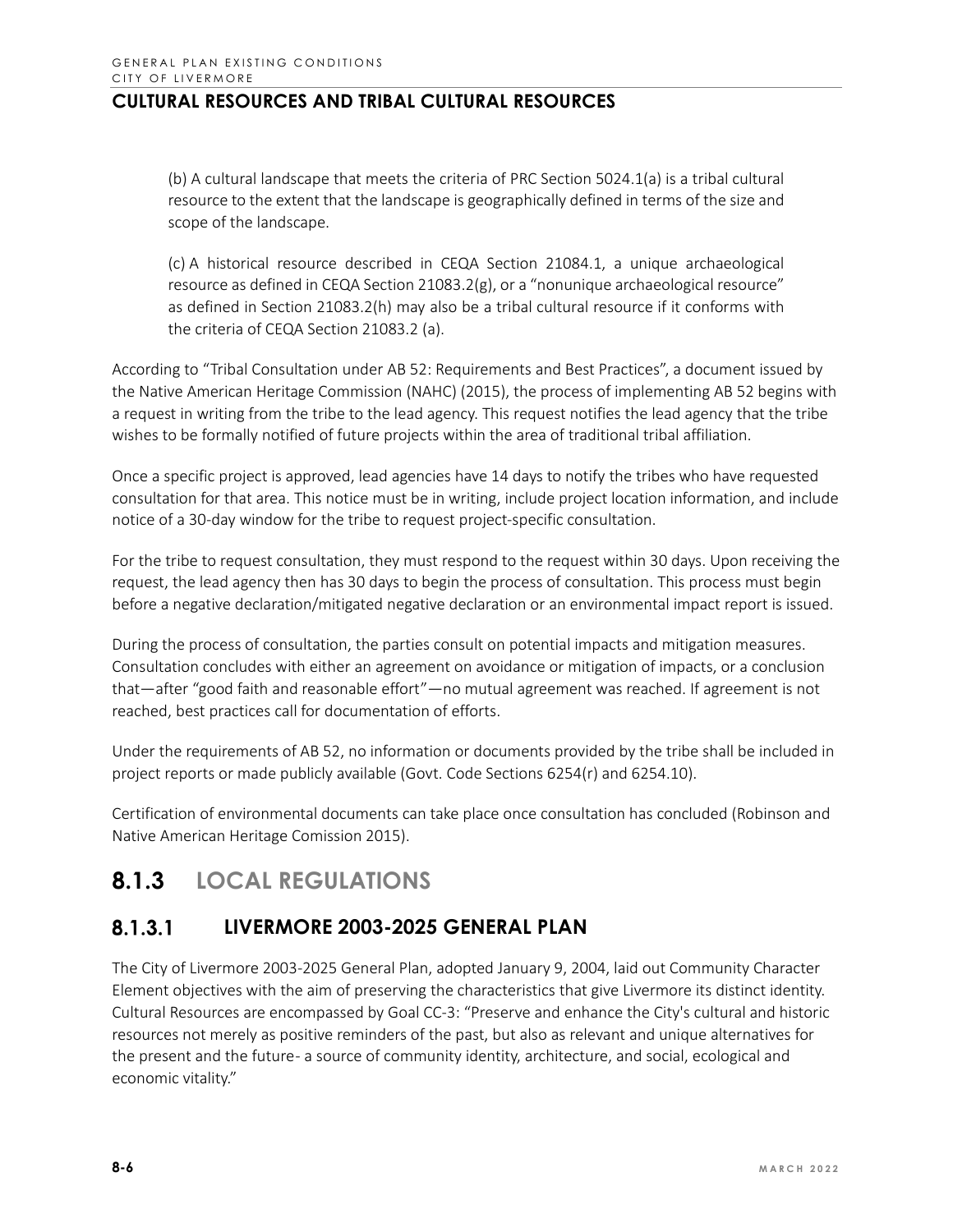Within this broader goal, specific objectives are defined. Archaeological resources are included in Objective CC-3.4, which aims to "Identify and protect archaeological and paleontological resources that enrich our understanding of early Livermore and the surrounding region." Policies within the objective are as follows:

- P1. The City shall require proper archaeological or paleontological testing, research, documentation, monitoring, and safe retrieval of archaeological and cultural resources as part of a City established archaeological monitoring and mitigation program.
- P2. Whenever there is evidence of an archaeological or paleontological site within a proposed project area, an archaeological survey by qualified professionals shall be required as a part of the environmental assessment process.
- P3. If an archaeological site is discovered during construction, all work in the immediate vicinity shall be suspended pending site investigation by qualified professionals. If, in the opinion of a qualified professional, the site will yield new information or important verification of previous findings, the site shall not be destroyed.
- P4. Archaeological sites should be preserved for research and educational programs. Where possible, such sites shall be made accessible to the public as part of the open space/recreation/educational system.
- P5. The City shall consult with Native American organizations before implementation of any project in the vicinity of Brushy Peak Regional Park.

#### 8.1.3.2 **LIVERMORE DEVELOPMENT CODE**

The City of Livermore Development Code Section 9.02 (*Historic Preservation and Certificates of Appropriateness*) defines the applicability of the objectives outlined in the City's General Plan and requires a certificate of appropriateness to "… implement these policies by protecting structures, improvements, natural features, and objects of known or potential historic significance from any alteration or demolition that would have an adverse effect thereon."

# **8.2 EXISTING CONDITIONS**

# **8.2.1 ENVIRONMENTAL CONTEXT**

The Livermore Valley is a broad, flat valley that measures approximately 12 miles east to west by about 6 miles north to south. It is bounded by rolling hills to the north, the Coast range and Altamont pass to the east, and steep and rugged hills of sedimentary rock to the south and west. Arroyo Mocho, Arroyo Valle, and Arroyo Seco/Arroyo Las Positas flow westward through the valley, draining its bounding hills and carrying alluvial sediment downslope to the valley floor. The alignments of the old arroyos and creeks have been altered by development, especially at the west end of the valley. These alterations, initially related to agriculture, date back to the  $19<sup>th</sup>$  century and have continued to the early 21 $<sup>st</sup>$  century as</sup> warranted by increasing urbanization.

In precontact times, the Livermore Valley was a rich environment that supported many wild plants and animals. The upland slopes of the surrounding hills once housed stands of valley oak (*Quercus lobata*),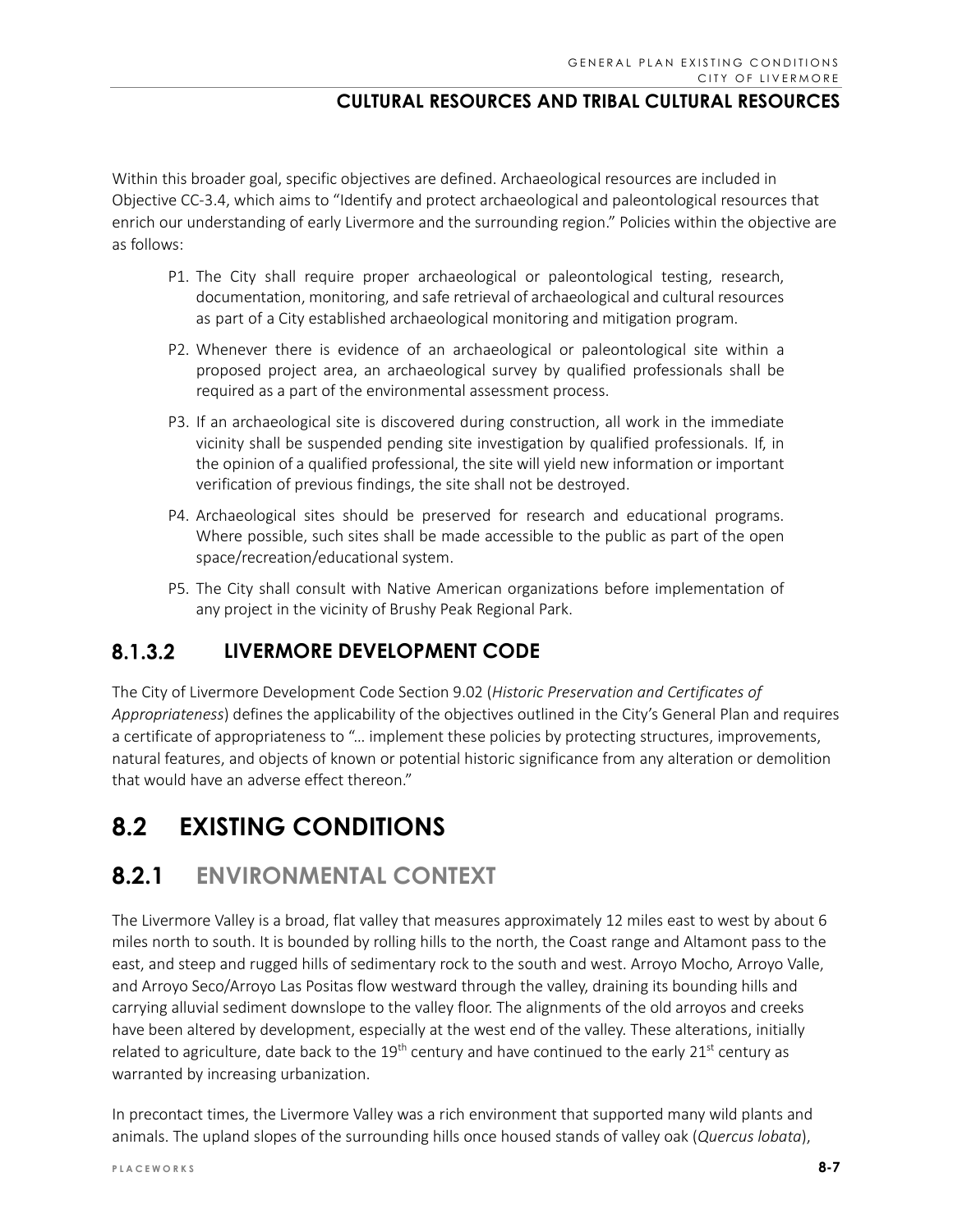coast live oak (*Quercus agrifolia*), blue oak (*Quercus douglasii*), and Nuttall's scrub oak (*Quercus dumosa*). Willows (*Salix spp*.), alder (*Alnus spp.*), poplar (*Populus spp*.), western sycamore (*Platanus racemosa*), tules (*Schoenoplectus acutus),* cattails (*Typha latifolia*) and other rushes and sedges (*Juncus spp., Scirpus spp*.) were and still are found along streams and in wet marshy places. Berries such as wild currants (*Ribes spp*.) were also present.

The wet and marshy areas also supported local and anadromous fish, freshwater mussels (*Anodonta spp., Gonidea angulata*, and *Margaritifera margaritifera*), turtles and frogs. California quail (*Callipepla californica*), black-tailed jackrabbits (*Lepus californicus*), and jackrabbits (*Lepus spp*.) lived in many brushy areas close to water. Black-tailed deer (*Odocoileus hemionus*), pronghorn antelope (*Antilocapra americana*), and tule elk (*Cervus elaphus nannodes*) complete the major faunal list in the valley.

# **8.2.2 HISTORY OF LAND USE AND OCCUPATION**

Archaeological resources in North America are generally divided into two primary periods, which in addition to time, also often reflect stark changes in technology and demographics. Prehistoric Period resources are associated with peoples and cultures that lived in the area at any time *prior* to European contact and Historic Period resources are those associated with people who lived *after* European contact. Although a helpful standard, such time distinctions are not hard and fast across the landscape because different areas were colonized at different times. Furthermore, the broad time periods say nothing of cultural identity. To the greatest extent possible, any potentially significant cultural resources of either time period should be assessed within robust cultural, ethnographic, technological, and historical contexts.

#### $8.2.2.1$ **PREHISTORIC PERIOD**

For thousands of years, Native Americans inhabited the area surrounding what is now the San Francisco Bay. The earliest traces of human habitation found on the San Francisco peninsula date to around 7,700 years ago (William Self Associates 2015, Personal Communication, Sally Morgan of San Francisco Planning Department, January 22, 2020), and human occupation may have been continuous since then. Finds predating about 2,500 years ago have been rare. Ethnographic studies, explorer's accounts, and the archaeological record provide more information on more recent Native American populations; however, this body of knowledge is still very limited. Present-day descendant communities, whose interest in cultural deposits goes beyond the informational value discussed herein, are part of the legal environmental impact evaluation process.

At the time of contact with Spanish explorers, the Costanoan/Ohlone language family, was the most widespread of five distinct languages in the San Francisco Bay Area (Milliken 1995:24). Costanoan dialects included Ramaytush on the San Francisco Peninsula, Tamyen in the Santa Clara Valley, Chochenyo in much of the East Bay, and Karkin near the Carquinez Strait (Golla 2011:32). Today, many Native American descendants prefer the term "Ohlone" to describe a related tribal identity based on the Costanoan language.

According to the extensive research of anthropologist and historian Randall Milliken, at the time of European contact, much of Livermore was inhabited by the Chocheño Costanoan-speaking Pelnen people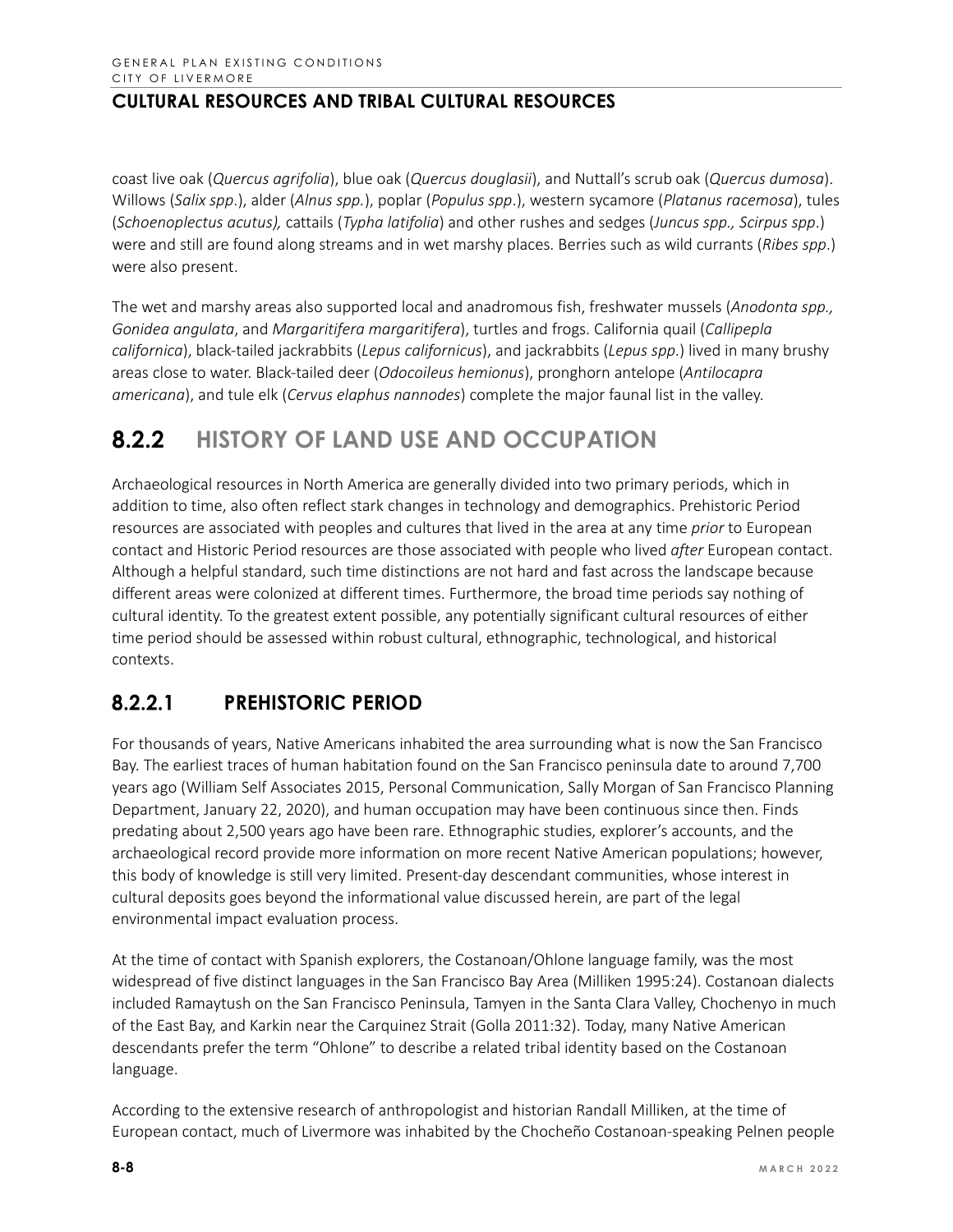(2007:100). The Penlen, along with a small, related group known as the Caburan, were widespread throughout much of the western Amador-Livermore Valley. Surrounding the valley lowlands were other tribal groups who lived in the hilly areas and probably accessed the lowland valley margins for resources. ln the arid hills to the east and northeast were the Yulien/Ssaoam, to the north were the Ssouyen, to the west the Senuen, and in the Sunol Valley to the southwest- the Causen (Milliken 1995; Milliken et al. 2007:100). Portions of Livermore may extend into what was once the edges of Yulien/Ssaoam and/or Ssouyen territories.

All of the tribal groups in and around the Amador/Livermore Valley region spoke Chocheño Costanoan/Ohlone. Tied together by "bonds of commerce and economic reciprocity as well as by bonds of intermarriage" (Milliken 1995:24), the tribal groups traded, allied, disputed, and attended communal ceremonies. Although there is much disagreement over the precise political organization of the Ohlone, it is clear that at the time of Spanish incursion, tribal districts were neither unified nor insular (Voss 2008:51). Usually composed of about 15 individuals, the family household was the basic social unit, and each village center would have been home to several families.

The Ohlone were semi-sedentary gatherers and hunters of fish and game. Of major importance to the diet were acorns, which were pounded by stone mortar and pestle to create flour or mush. Other key food resources included mollusks, fish, waterfowl, land and sea mammals, and plant seeds. Vegetal material was used for making nets, cords, baskets, and shelters; animal remains and shells for tools and ornamentation; pelts and feathers for clothing and bedding; and local rock and mineral resources for tools and trade. Controlled burning of the land was practiced in order to renew the succession of plant communities (Bolton 1927; Galvan 1968; Kroeber 1925:467; Lewis 1973).

It is estimated that in 1770 the Ohlone of the Bay Area numbered at most around 10,000 (Levy 1978) perhaps fewer (Kroeber 1925). Forty years later, by about A.D. 1810, much of the native population and much of the traditional culture of these people had been destroyed in the face of relentless European encroachment and its devastating impacts – disease, warfare, displacement and, above all, the California mission system (Cook 1943).

#### **HISTORIC PERIOD**  $8.2.2.2$

The centuries following European contact in California is known as the Historic Period and is commonly divided into three primary time periods: Spanish, Mexican, and American. The following sections provide contextual information relevant to an understanding and interpretation of Historic Period archaeological resources.

# **Spanish Period (1775-1821)**

Between the appearance of the first Spanish ship to sail through the Golden Gate in 1775 (the ship *San Carlos* under the command of Lieutenant Juan Bautista de Ayala) and the mid-19th-century discovery of gold at Sutter's Mill, population growth and maritime traffic in the San Francisco Bay was limited.

Spanish exploration parties consisting of scouts, soldiers, priests, and servants set out to identify favorable locations to construct missions, presidios, and pueblos. In 1776, the Anza expedition, an overland Spanish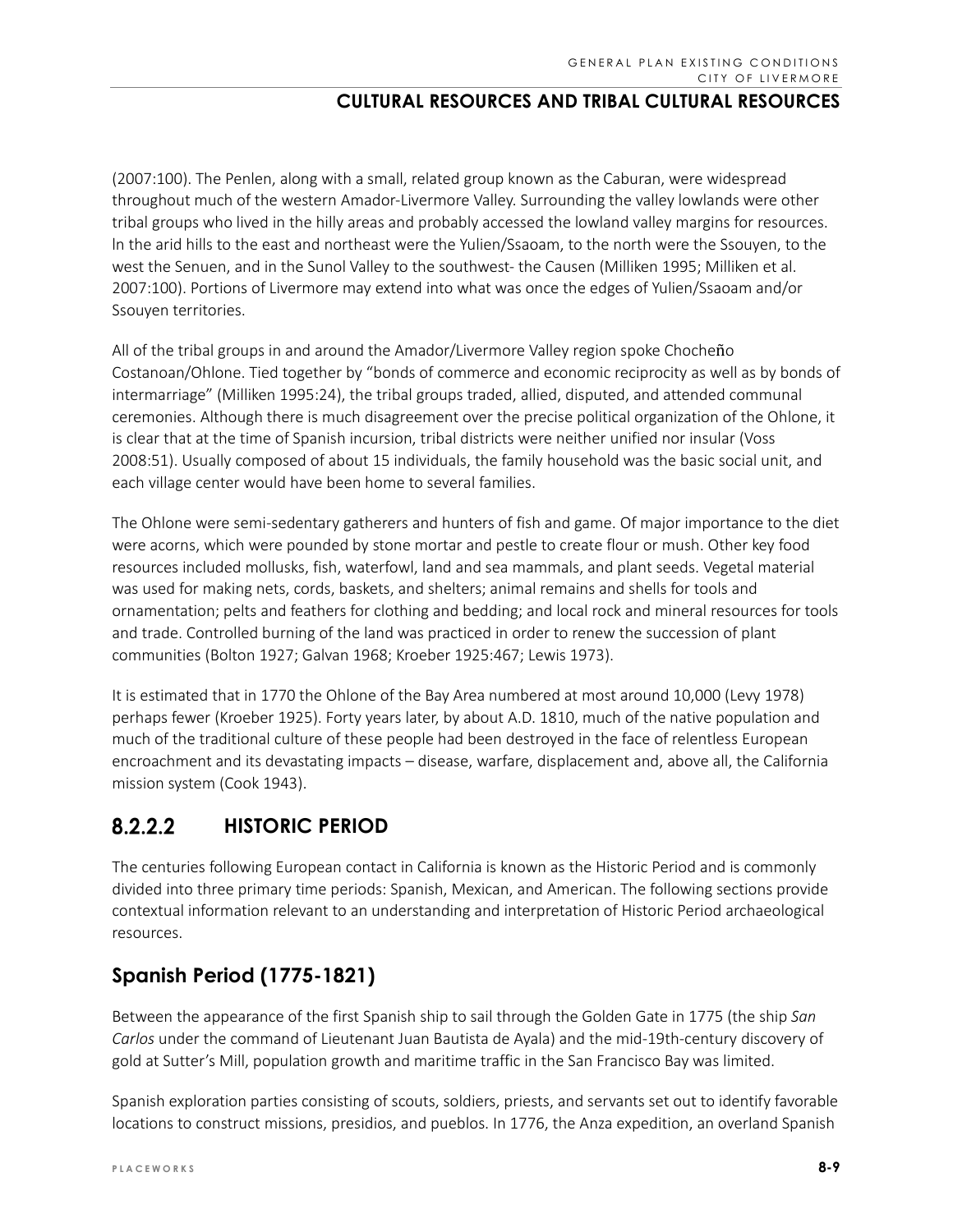party headed by Juan Bautista de Anza, reached the San Francisco Peninsula and established the first settlements (Voss 2008:45).

Mission San Francisco de Asís, now more commonly called Mission Dolores, was established in 1776 in what is now San Francisco, and Mission Santa Clara de Asís was established in 1777. Conversion and catechism were largely facilitated by the church's emphasis on routine and ritual, as well as the bestowing of presents of clothing and food to native families that moved into the villages or adjacent to the missions, beginning a process of missionization that would irreversibly alter indigenous life. The indigenous population living at the missions experienced a high death rate due to disease and poor living conditions; by 1818, 41,000 of 61,000 baptized native people in missions throughout California had perished (Bancroft 1886:250). Populations in villages further and further to the north and east of the bay were decimated as individuals were forced and coerced into the missions. The peak of activity at Mission Dolores occurred during the early decades of the 19<sup>th</sup> century.

Close to the turn of the 19<sup>th</sup> century, swelling populations began to outgrow the missions. In the 1790s, severe problems resulting from overcrowding and lack of resources at Mission Dolores led to inhabitants fleeing the mission, and Mission San José was established in what is now Fremont in 1797 (Holmes 1997:8; Milliken 1995:137).

The native peoples from within and adjacent to the Livermore Valley moved or were compelled to relocate to Mission San José from 1797 through 1808. Specifically, the Pelnen "joined Mission San José between 1798 and 1805" (Milliken 1995:251). There were eleven Causen people baptized there between 1803 and 1808 (Milliken 1995:238). The Souyen ties to Mission San José can be seen through baptisms and intermarriage, "from 1797 through 1805" (Milliken 1995:255).The Seunen "went to Mission San José between 1801 and 1804" but there were four Seunen people who went to Mission San Francisco from 1801 to 1802 (Milliken 1995:254). The Ssaoams, "went to Mission San Jose from 1802 through 1805, eighty-seven between October of 1804 and February of 1805" (Milliken 1995:255). The Yuliens, a potential alias/subgroup of Ssaoams, had nineteen people join Mission San José from 1803 to 1808 (Milliken 1995:255).

# **Mexican Period (1821-1848)**

Following the transition of Alta California from Spanish to Mexican rule in 1821 at the conclusion of the Mexican War of Independence, activity at the missions began to slow. Spanish supply ships, once providers of necessary goods at colonial outposts, ceased to arrive, and the Mexican government, depleted by wartime costs, did not replace them (Holmes 1997:41).

In 1834, amidst much debate, California governor José Figueroa finalized the secularization of the missions. While mission properties were supposed to be granted to the neophyte population as part of their transition into the Mexican culture, this did not occur. No formal regulations were in place to limit the discretionary powers of civil administrators (Hittell 1897:295). Mission lands and resources were distributed to individuals, often in exchange for military service, who established large ranchos and claimed the missions' animals and equipment.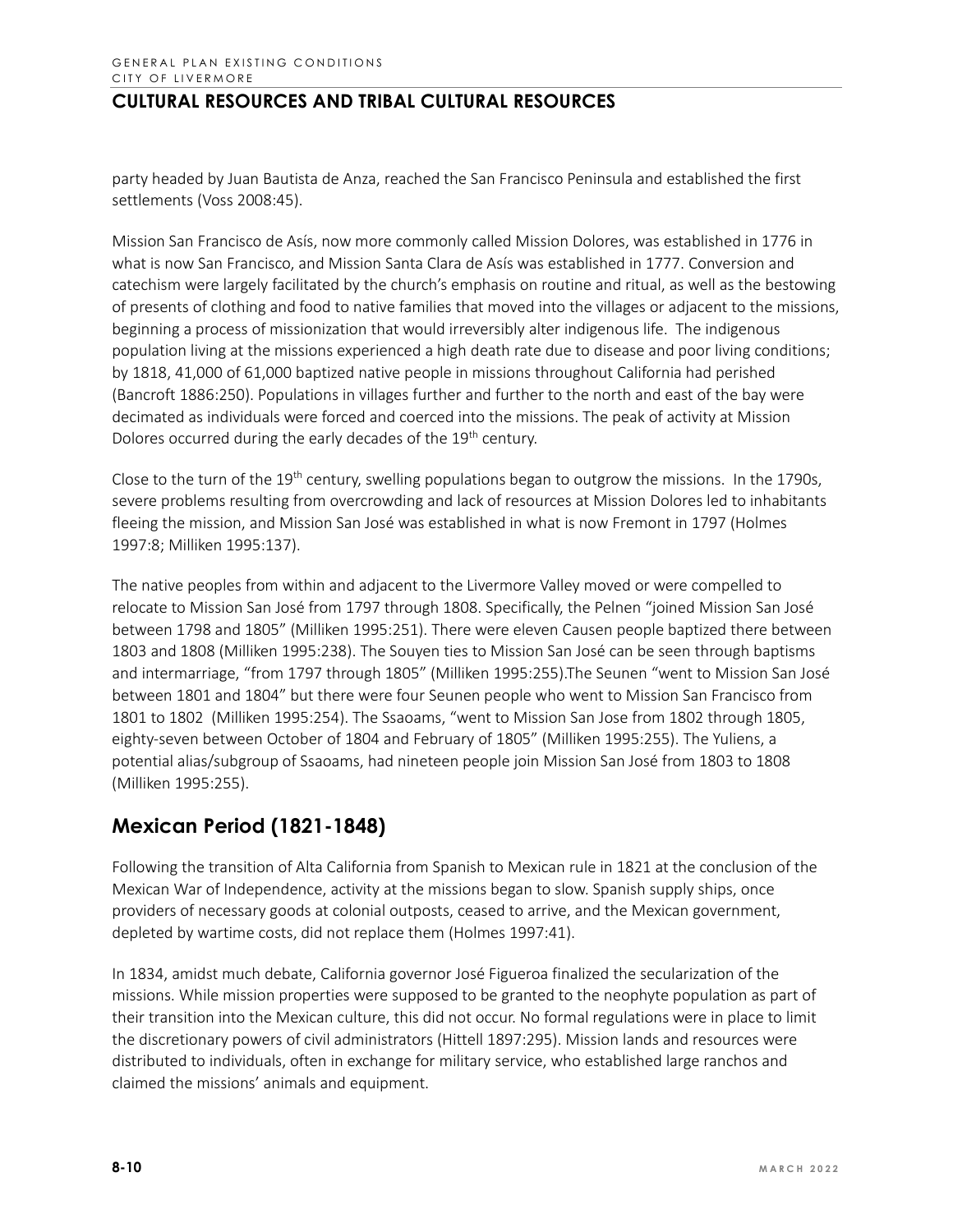Cattle ranching was the primary industry in Alta California during the Mexican era. The hide and tallow trade was the principal foundation for early commercial interest on the California coast and the San Francisco Bay (Phelps 1983:25), to the extent that hides were sometimes called "California bank notes" (Nickel 1978).

The namesake of the current city and valley, Robert Livermore, was one of the earliest European-born residents in the area. A native of England, Livermore served in the United States Navy, worked as a British mercenary in Peru on behalf of revolutionary forces funded by Chile, deserted a trading ship in California, and entered the ranching business of Mexican Alta California. By the early- to mid-1830s, he had his own free grazed herds of cattle and horses in what is now known as the Livermore Valley.

In 1839, Livermore and his business partner Jose Noriega obtained the almost 9,000-acre Rancho Las Positas Mexican land grant and built an adobe building along Las Positas Creek to serve ranching operations. Not long after, Livermore brought his family to the ranch. He and Noriega then expanded their landholdings by purchasing the almost 18,000-acre Rancho Canada de los Vaqueros just to the north/northeast.

With the rancho system as the primary socioeconomic institution of the state, native populations, deprived of their land base, were forced to adapt. Most of their former villages had been depopulated by missionization, then abandoned. The once-resource-rich landscape had been transformed by the introduction of livestock (who overgrazed and drove out larger wild mammals), by the disruption of environmental burning practices, and by the diversion of waterways for agricultural irrigation (Milliken 1995:221).

Once the mission system broke down, one of the few viable options for former mission residents was to enter employment as rancho laborers. This arrangement ranged from slavery to wage labor. Typically, a system of peonage was created where a landowner provided housing, food, and basic support in exchange for labor. Mission records show that rancho families brought in "orphans" (i.e., indigenous children of non-Christian parents) to be baptized, and there is some evidence that the capture of children from remaining indigenous hunter-gatherer communities was a common practice (Milliken et al. 2009:153–167).

# **American Period (1848-Present)**

California was claimed for the United States in 1846 during the Mexican-American War, and the Treaty of Guadalupe Hidalgo confirmed the transfer in 1848. Despite having previously obtained Mexican citizenship, Robert Livermore managed to stay rather neutral during the Mexican-American War.

Gold was discovered in the Sierra Nevada foothills in 1848, and the shock waves from the California Gold Rush's population influx cannot be overstated. Robert Livermore was uniquely positioned to profit from the event. He not only had a great number of cattle for meat, hides, and tallow (raw materials needed for making items essential to miners), but the geographic location of his rancho was ideally situated as a stopover for prospectors traveling from coastal ports to the mountains. There are several historical accounts of hospitality and generosity towards travelers (Livermore Heritage Guild), and the rancho even served as the post office from 1851 to 1853.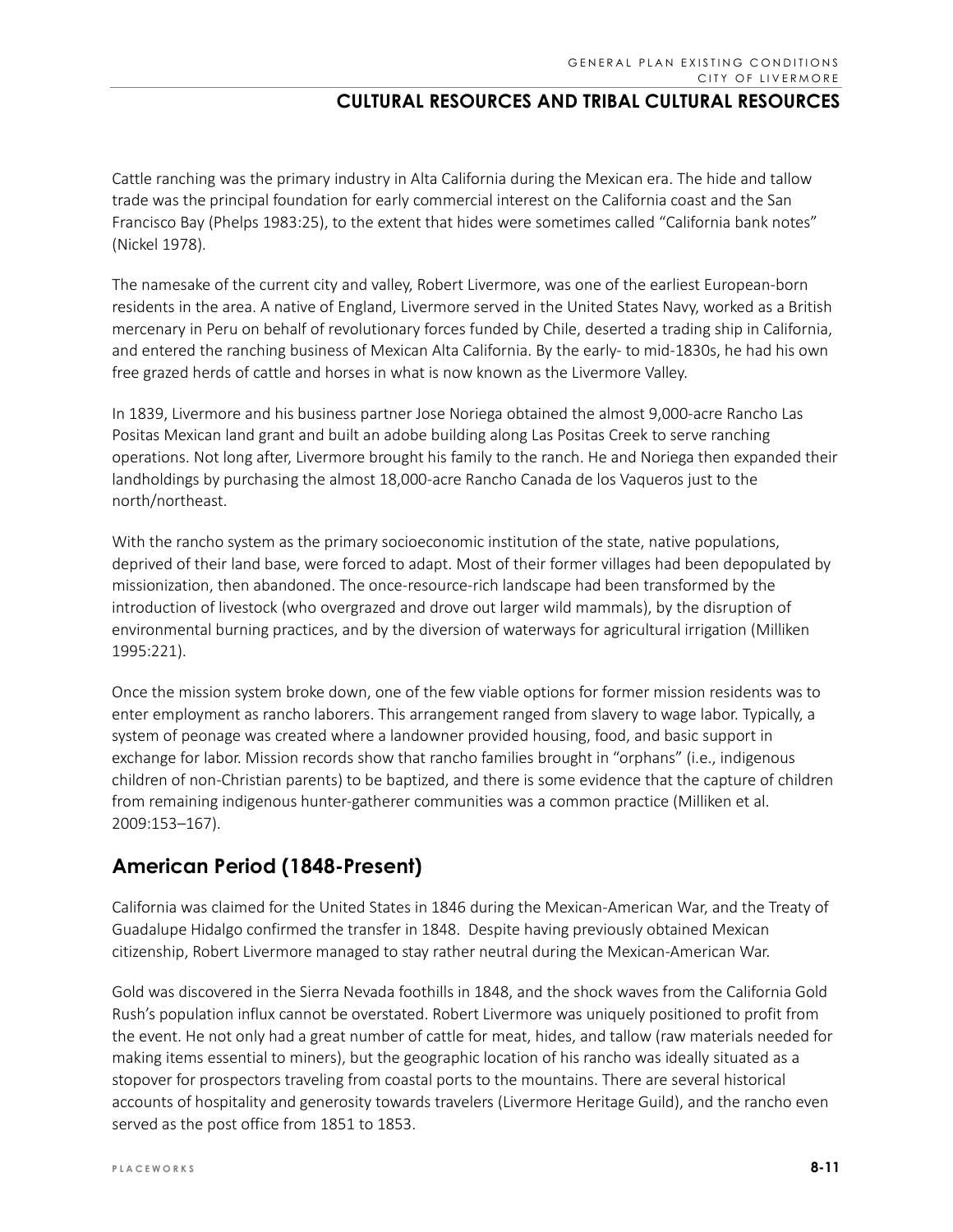The Livermore family prospered; in 1851, they had a new wooden house shipped around Cape Horn from the east coast and erected on the property. The influx of people also brought "squatters", and the hilly uplands of Los Vaqueros was especially attractive for smaller-scale homesteaders and shepherds. In accordance with the American Land Act of 1851, Livermore filed a claim with the United States Public Land Commission for both Rancho Las Positas and Rancho Canada de los Vaqueros (Livermore Heritage Guild). This kicked off a long and messy land dispute wherein Livermore double-crossed his longtime partner, Jose Noriega. Robert Livermore died in 1858 with numerous land issues very much still in dispute.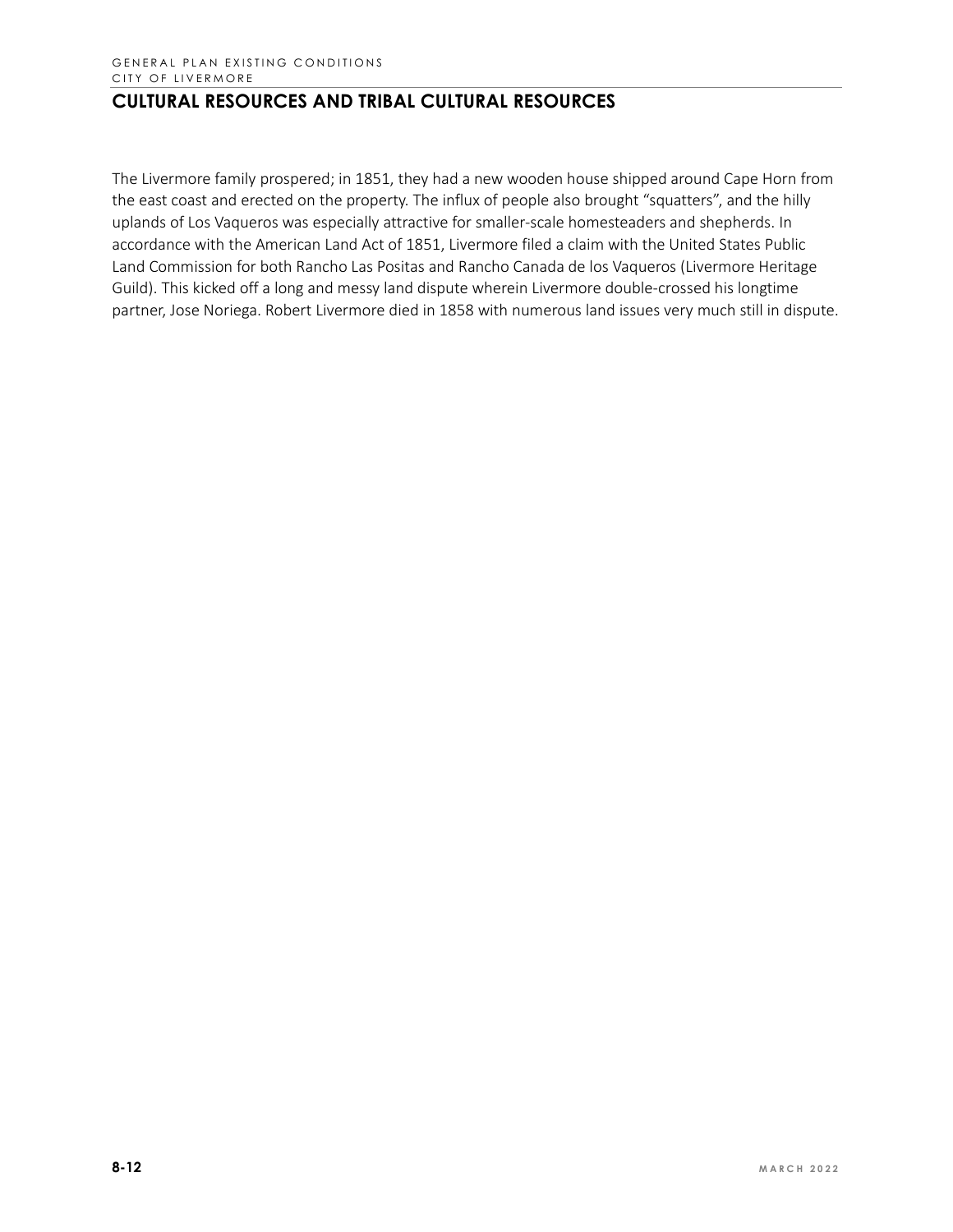In 1864, a young man from Maine by way of Boston named Alphonso Salmon Ladd took advantage of the confusion and ambiguity of the land title situation by building a hotel along the wagon trail on a portion of Rancho Las Positas. Ladd died four years later, but in the years between 1864 and 1868, the community he created, known as Laddsville, was a bustling little frontier town complete with blacksmiths, a druggist, a brewery, two hotels, and a general store (Nale). Anticipating a lucrative business opportunity, developer William Mendenhall bought 100 acres just east of Laddsville and then made a property "donation" to the railroad to ensure direct service to his holdings. Mendenhall named the town Livermore after his deceased friend. In its early years, Livermore was a mill town and trading hub that served as Laddsville's "twin city" until a series of fires beginning in 1871 decimated Laddsville. It was not rebuilt, and most of its population permanently relocated to Livermore.

As demand for cattle waned during the late  $19<sup>th</sup>$  and early 20<sup>th</sup> centuries, wheat and hay fields were slowly replaced by fruit orchards and vineyards. The valley had coal and petroleum mining as well as a brick factory. In the 1940s, the United States government purchased a large tract of land for a Navy training facility to support World War II efforts. In 1951, the military installation was transferred to the Atomic Energy Commission and it became the Lawrence Livermore National Laboratory. Later that decade, the Livermore facility of the Sandia National Laboratories was established. The two labs remain the single largest employer for the current residents of the City of Livermore.

# **8.2.3 CULTURAL RESOURCES IN LIVERMORE**

All potentially significant near-surface and subsurface archaeological resources within Livermore were identified in the archives of the California Historical Resources Information System (CHRIS). An independent literature review was also performed.

#### $8.2.3.1$ **CHRIS ARCHIVES**

A search of the CHRIS records on file at the Northwest Information Center was conducted by Juliana Quist on September 24, 2021 (Access Agreement #21-0438). As shown in Table 8-1, the search identified 18 archaeological resources within the boundary of Livermore.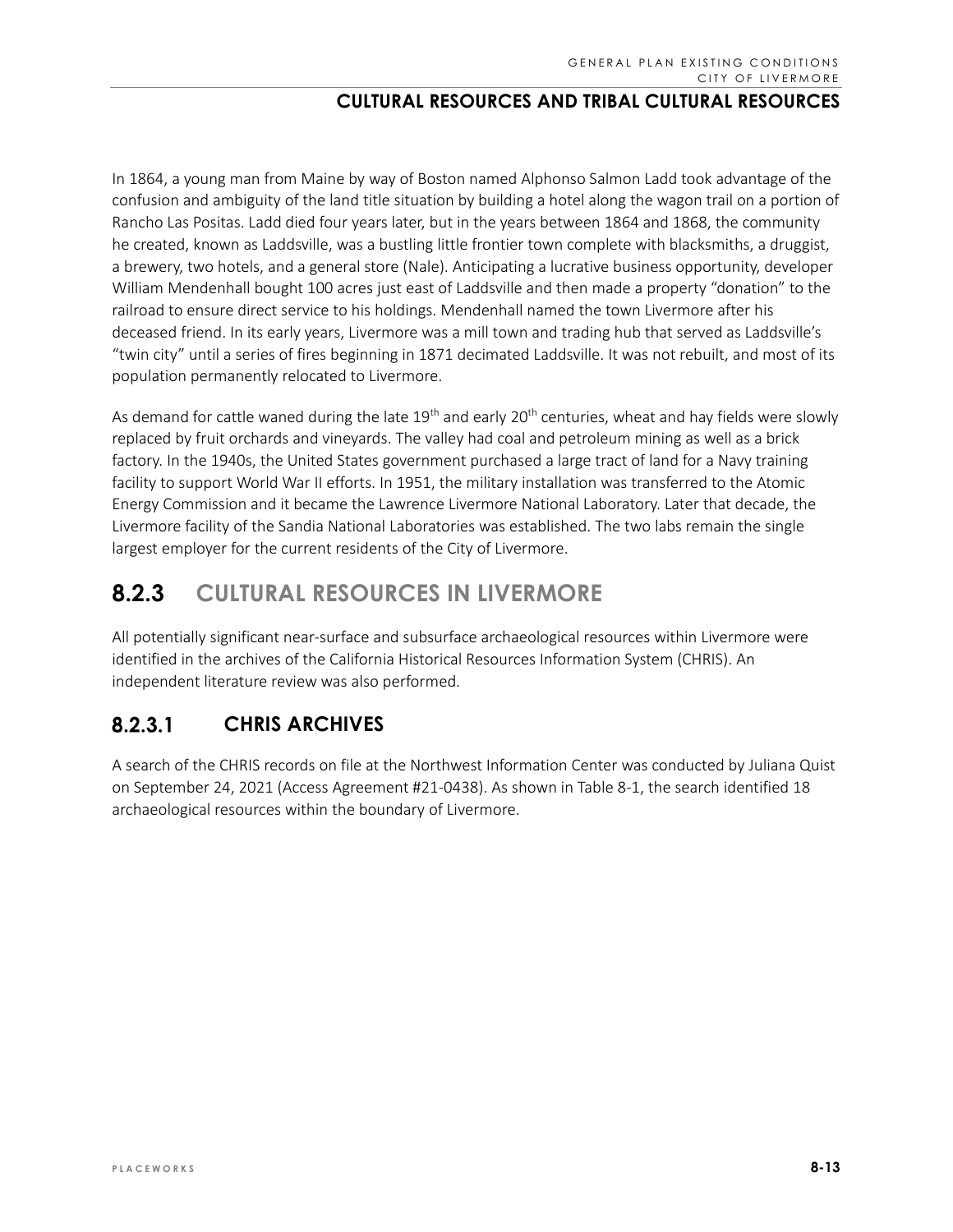### TABLE 8-1 CALIFORNIA HISTORICAL RESOURCES INFORMATION SYSTEM ARCHIVAL RESULTS

| Number of<br>Resources | <b>Primary Number</b>                                       | Trinomial <sup>a</sup> | <b>Type</b>   | <b>Time</b><br>Period | Description                                                                                                                                                                                                                                                 | Recorded by/Year                 | Potential for<br>Resources/<br>Included in<br>Analysis? |
|------------------------|-------------------------------------------------------------|------------------------|---------------|-----------------------|-------------------------------------------------------------------------------------------------------------------------------------------------------------------------------------------------------------------------------------------------------------|----------------------------------|---------------------------------------------------------|
|                        | Relevant Cultural Resources Included for Further Evaluation |                        |               |                       |                                                                                                                                                                                                                                                             |                                  |                                                         |
| 1                      | 01-002108                                                   | CA-ALA-430/H           | Site          | <b>Both</b>           | Robert Livermore Adobe Site ca. 1839; Prehistoric-era<br>stone tool fragments                                                                                                                                                                               | O'Neal, 1981                     | Yes                                                     |
| $\overline{2}$         | 01-002122                                                   | CA-ALA-516H            | Site          | Hist.                 | Remnants of a ranch or homestead. Appears on 1940<br>aerial imagery. Area is now a parking lot at Lam<br>Research.                                                                                                                                          | Dames & Moore, 1990              | Yes* but<br>potentially<br>destroyed                    |
| 3                      | 01-002146                                                   | CA-ALA-570H            | Site          | Hist.                 | House foundation and trash dating to prior to 1900                                                                                                                                                                                                          | Strudwick & King, 1998           | Yes                                                     |
| 4                      | 01-002147                                                   | CA-ALA-569             | Site          | Prehist.              | Lithic scatter with dark sediments, adjacent to springs                                                                                                                                                                                                     | Strudwick & King, 1998           | Yes                                                     |
| 5                      | 01-002195                                                   | CA-ALA-584H            | Site          | Hist.                 | Identified as the "Jim Anderson House", instead<br>consistent with a barn. ca. 1914-1945. Structure<br>appears on 1940 and 1958 aerial imagery but not<br>extant today. Well and well house elements reported<br>but not excavated. Location not developed. | Dougherty, Barton, & Bakic, 2000 | Yes                                                     |
| 6                      | 01-002198                                                   |                        | <b>Iso</b>    | Prehist.              | Sandstone mano fragment                                                                                                                                                                                                                                     | Barton & Dougherty, 2000         | Yes                                                     |
| 7                      | 01-002199                                                   |                        | lso           | Prehist.              | Sandstone metate                                                                                                                                                                                                                                            | Barton & Dougherty, 2000         | Yes                                                     |
| 8                      | 01-002203                                                   |                        | <b>Iso</b>    | Prehist.              | Bifacially modified flake/tool                                                                                                                                                                                                                              | Fitzgerald & Gmoser, 2000        | Yes                                                     |
| 9                      | 01-010526                                                   |                        | Site          | <b>Both</b>           | Lithic scatter and farmstead remnants now on airport<br>grounds                                                                                                                                                                                             | <b>McKale</b> , 2002             | Yes                                                     |
| 10                     | 01-011431                                                   | CA-ALA-652H            | Site          | Hist.                 | Early to mid-20 <sup>th</sup> century farmstead with well                                                                                                                                                                                                   | Beard, 2013                      | Yes                                                     |
| 11                     | 01-012085                                                   | $\overline{a}$         | <b>Burial</b> | Prehist.              | Native American burial                                                                                                                                                                                                                                      | Ambro, 2004                      | Yes                                                     |
| 12                     | C-669 (informal<br>resource)                                |                        | Site          | Prehist.              | FCR b with animal bone frags and charcoal flecking                                                                                                                                                                                                          | Holman, 1985                     | Yes                                                     |
| 13                     | $C-1283$                                                    |                        | Site          | Prehist.              | Likely midden soil with FCR $b$ along creek                                                                                                                                                                                                                 | <b>Holman, 1985</b>              | Yes                                                     |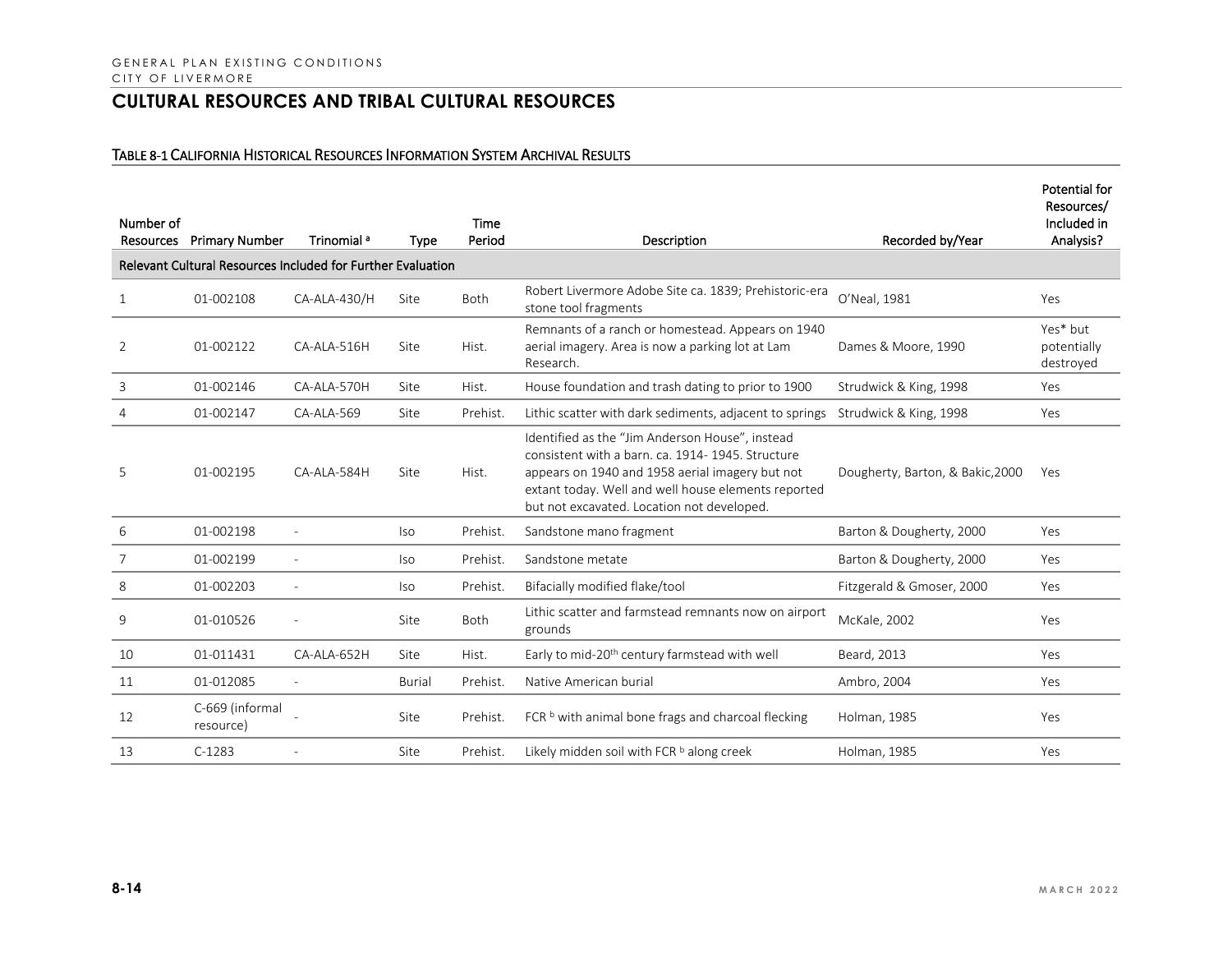### TABLE 8-1 CALIFORNIA HISTORICAL RESOURCES INFORMATION SYSTEM ARCHIVAL RESULTS

| Number of<br>Resources | <b>Primary Number</b><br>Not Relevant for Further Evaluation c | Trinomial <sup>a</sup> | Type | Time<br>Period | Description                                                                                                                                                                         | Recorded by/Year                                                                      | Potential for<br>Resources/<br>Included in<br>Analysis? |
|------------------------|----------------------------------------------------------------|------------------------|------|----------------|-------------------------------------------------------------------------------------------------------------------------------------------------------------------------------------|---------------------------------------------------------------------------------------|---------------------------------------------------------|
|                        |                                                                |                        |      |                |                                                                                                                                                                                     |                                                                                       |                                                         |
| 14                     | 01-000067                                                      | $CA-ALA-47$            | site | Prehist.       | "sandy midden" reported but later investigation<br>eliminated this ID                                                                                                               | McGeein & Mueller, 1951;<br>Holman, 1992                                              | <b>No</b>                                               |
| 15                     | 01-002124                                                      | CA-ALA-518H            | Site | Hist.          | Former dairy complex, has since been removed during<br>construction of a businesspark in the mid-2000s. "Did<br>not have the potential to yield significant<br>archaeological data" | Canzonieri, 2006. Gillies, Bowler,<br>Martin, 2000; Macdougall, Doyle,<br>Walsh, 1990 | No                                                      |
| 16                     | 01-002194                                                      |                        | lso  | Hist.          | Metal lined, wooden trough for animal feed/water                                                                                                                                    | Dougherty, Barton, & Bakic, 2000                                                      | No.                                                     |
| 17                     | 01-002196                                                      |                        | lso  | Hist.          | Barbed with fence with wooden posts, associated with<br>Ramke Ranch                                                                                                                 | Dougherty, Barton, & Bakic, 2000                                                      | No.                                                     |
| 18                     | 01-011507                                                      |                        | lso. | Hist.          | 3 historic trash frags recovered from a field                                                                                                                                       | Garcia and Associates, 2009                                                           | No                                                      |

Note:

a. All recorded historical resources in California are assigned a primary number, which in Alameda County takes the form of P-01-####; additionally, archaeological sites may be identified by a trinomial (CA-ALA-###). Archaeological sites that have been assigned trinomials areusually referred to by their trinomial rather than their primary number.

b. FCR, Fire Cracked Rocks, are indicators of a hearth area.

c. Sites are not included for further evaluation due to the lack of potential to yield significant archaeological data.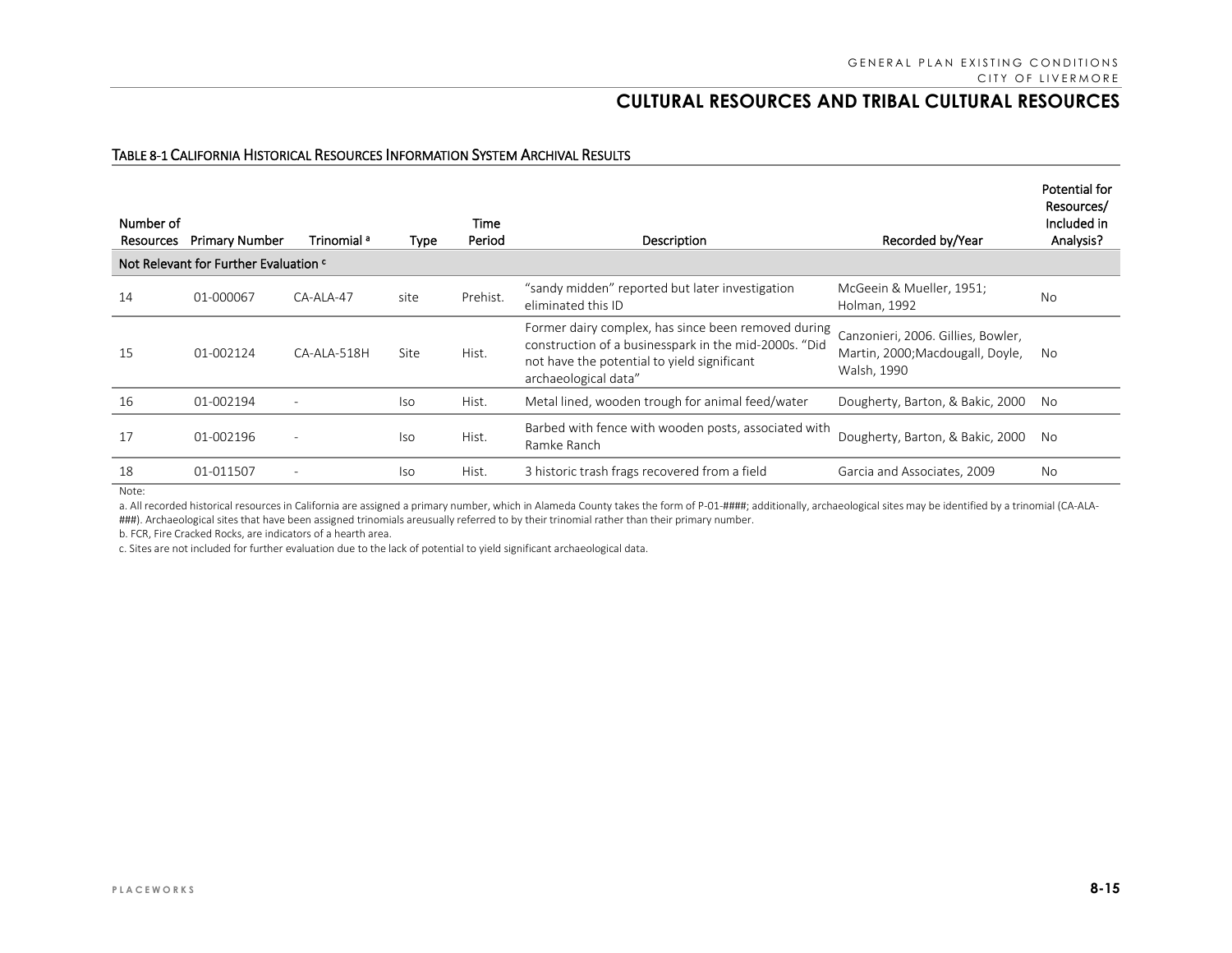Each resource was evaluated for inclusion in the current study based on the potential to yield significant archaeological data. Factors assessed include physical site integrity and potential affiliation with significant individuals. One resource (P-01-67) was eliminated because it could not be confirmed to exist due to errors in recordation; one resource (P-01-2124) was eliminated because this very minor site is presumed to have been completely destroyed by development; and three resources (P-01-2194, 2196,-11507) were isolated, above-ground historic-period elements with no likely potential to yield further information.

Following the elimination process, 13 relevant cultural resources were identified within Livermore. Four (4) of those are historic-era sites and isolated resources associated with the late  $19<sup>th</sup>$  and early  $20<sup>th</sup>$ century, 7 are prehistoric period sites or artifact isolates, and 2 locations include both historic and prehistoric-era components. Therefore, accounting for sites with both time periods represented, the archival review resulted in the identification of 6 historic-era and 9 prehistoric era resources within the footprint of Livermore.

Table 8.1 presents all 18 resources identified during the CHRIS archival review and the significance determination for inclusion of each. The spatial boundaries of all resources included in the analysis were manually digitized and added to the project GIS. Note, due to the confidential information of these archaeological resources, detailed maps are not available for public review.

A great number of archaeological studies have been conducted within the boundaries of Livermore. The record search identified 155 separate archaeological reports dating from 1974 to the present. The investigations range from archival review and reporting of negative findings to archaeological data recovery of a human burial. Key areas of past study include highway construction and widening, long range utility infrastructure, housing development, greenspace improvements, and the management and expansion of national laboratory facilities. Archeo-Tec has been involved in research in the area for several decades and has conducted several archaeological investigations within Livermore including the Arroyo Las Positas Realignment/Arroyo Mocho Widening Project (Pastron 2004) and the Shoppes at Livermore Project (Archeo-Tec 2018; 2017).

#### $8.2.3.2$ **ADDITIONAL LITERATURE REVIEW**

In addition to the specific resources identified in the CHRIS archive, historic maps and other historic literature sources were used to identify and further refine locations of potential archaeological significance within and immediately adjacent to Livermore. In total, 4 prehistoric-period and 4 historic period resources were either added to the analysis, or the footprint of a known resource was expanded. The additional prehistoric resources include two artifact isolates (P-01-2201, -2202), and two locations of bedrock mortars (Benny 2015).

#### **NATIVE AMERICAN CONSULTATION AND 8.2.3.3 TRIBAL**   $8.2.3.3$ **CULTURAL RESOURCES**

At this time, a Tribal consultation and a review of the Sacred Lands File has not yet been completed.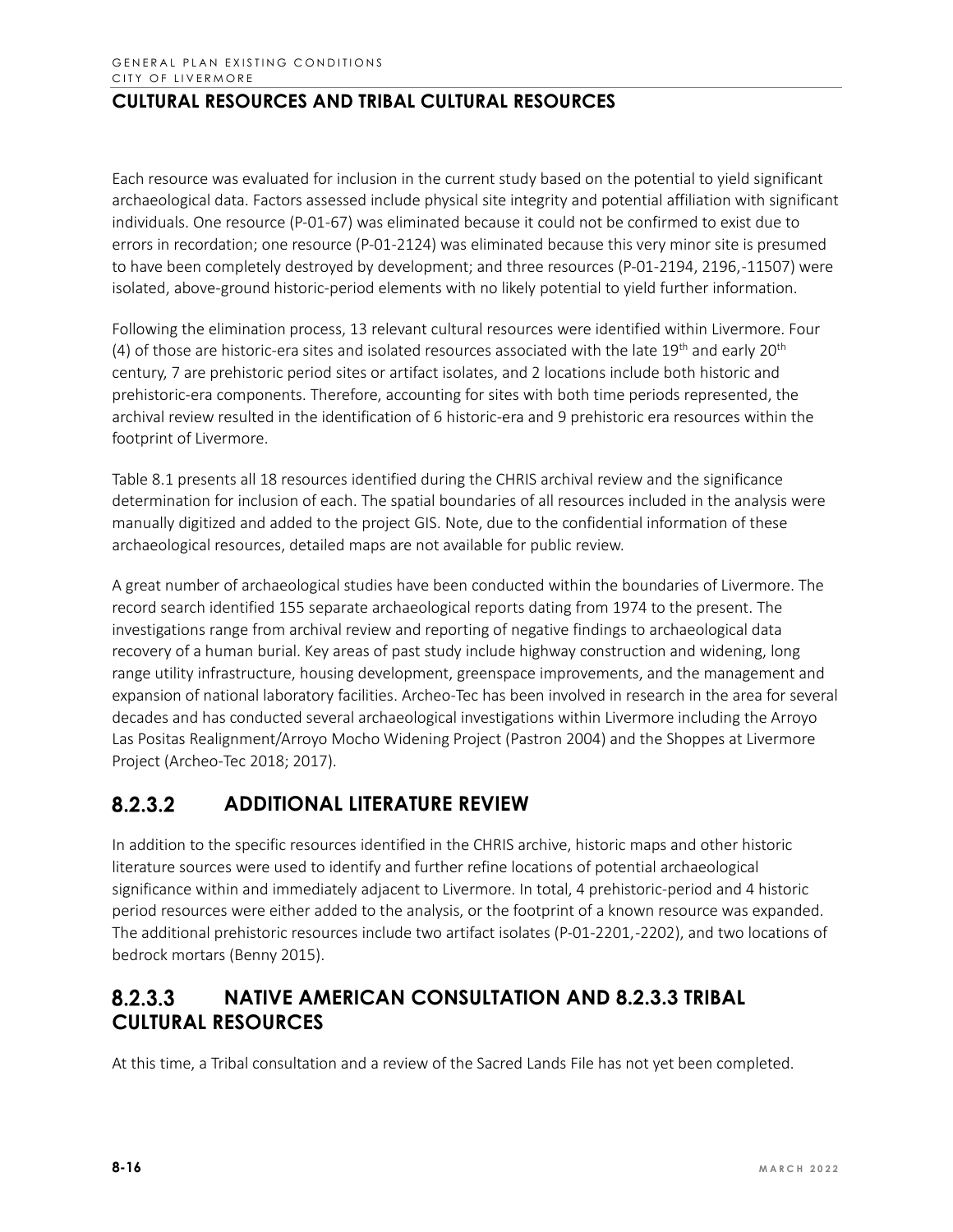# **8.3 CULTURAL SENSITIVITY ANALYSIS**

The goal of this cultural sensitivity analysis is to identify those locations within the boundaries of the General Plan Sphere of Influence (SOI) and Urban Growth Boundary (UGB) that are sensitive for potentially significant archaeological resources. The sensitivity analysis consists of two parts: a sensitivity model of Prehistoric Period resources associated with land use by Native Americans prior to European contact and colonization, and an identification of Historic Period archaeological resources (including both known resources and areas where historic maps suggest high sensitivity) dating from the time of European contact to the early 20<sup>th</sup> century. The Prehistoric Period Archaeological Sensitivity Map can be found in Figure 8-1 and the Historic Period Archaeological Resources Map is Figure 8-2.

For this analysis, Archeo-Tec examined the spatial merge of Livermore data layers as provided by the City of Livermore.

# **8.3.1 PREHISTORIC PERIOD RESOURCES**

This section provides information about the specific methods employed to execute the Prehistoric Period archaeological sensitivity analysis. Prehistoric Period cultural resource sensitivity was based on two principal factors: proximity to freshwater resources, and proximity to known archaeological resources. A third factor, selected landcover classification, was also included for reference and discussion, but was not an analysis variable.

The data for this project include a historic streams layer generated from early 20<sup>th</sup> century United States Geological Survey (USGS) maps, cultural resource information obtained from the archival and literature review, and a 2001 landcover layer obtained from the National Landcover Dataset (NLCD). The analysis was conducted in ArcGIS software using a series of buffer, clip, erase and merge tools. In keeping with archaeological standards, the metric system (meters and kilometers) was employed for prehistoric resource studies.

#### **PROXIMITY TO WATER**  $8.3.1.1$

Access to fresh water is a key component of site selection for human settlement, especially in an arid environment such as the Livermore Valley. Water, in addition to its importance for drinking and washing, is the foundation of living ecosystems that support human food supplies, whether those be hunted and gathered or farmed. The City of Livermore provided a spatial dataset representing current hydrology delineations, but many of the waterways in Livermore have been significantly altered by both natural processes and modern re-routing, culverting, and channelization. Therefore, it was important to identify the oldest reliable alignments of streams so that an optimally accurate representation of recent past environmental conditions could be created.

An historic streams dataset was developed from two USGS quadrangle maps dating to the early 20<sup>th</sup> century (1906 USGS Pleasanton Quad [based on 1904 survey] & 1907 Tesla Quad [surveyed 1905]). The maps were projected and georeferenced, and then water features were manually digitized. Although this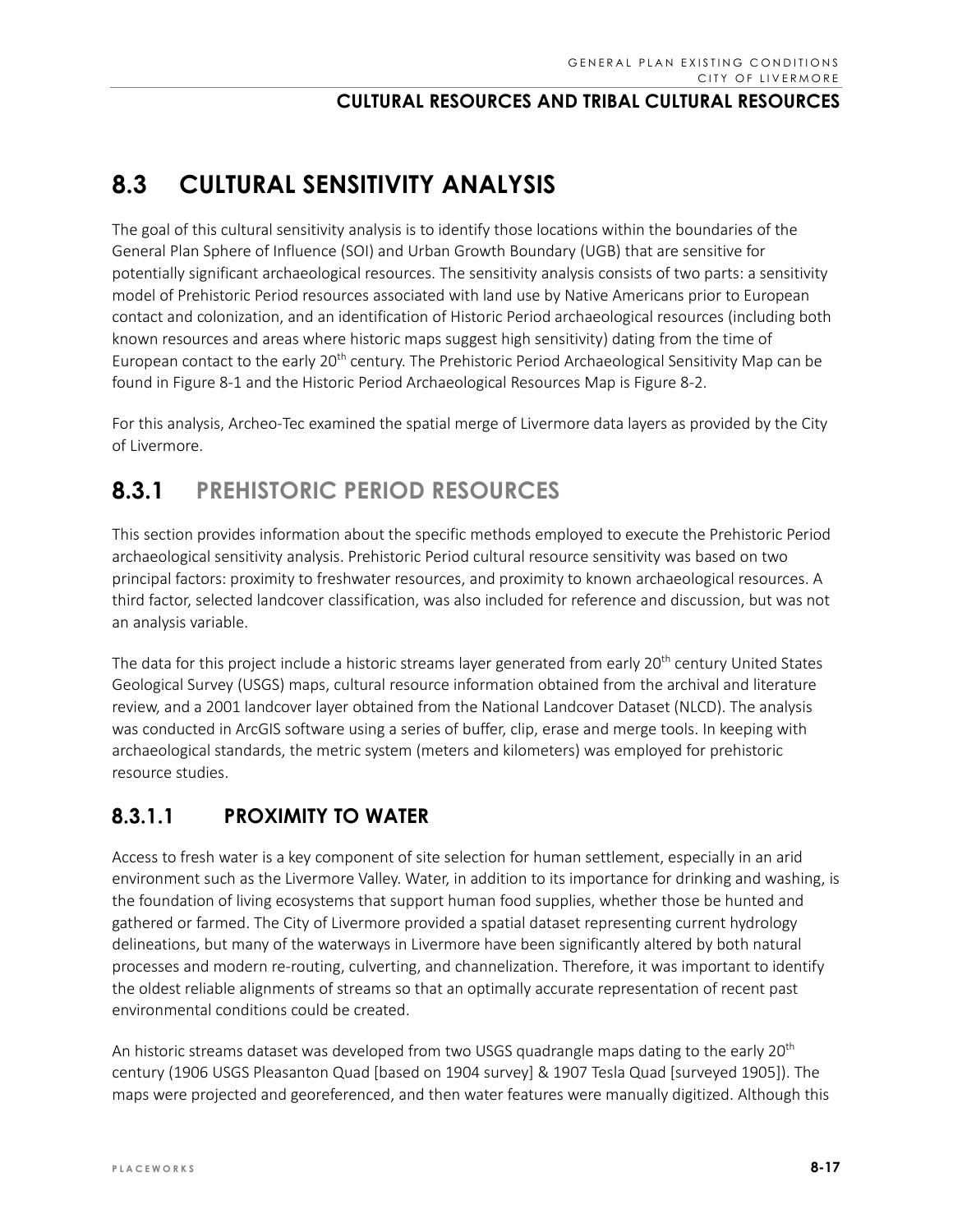method is not perfect due to imprecisions in both old maps and manual digitizing, the result is a more accurate depiction of unaltered hydrology than the modern hydrology feature layer. Additional water features such as natural springs were also identified from historic maps and added to the hydrology dataset. This includes the location of Positas Springs, which was located on what was the property of Robert Livermore, Jr., during much of the 19<sup>th</sup> century.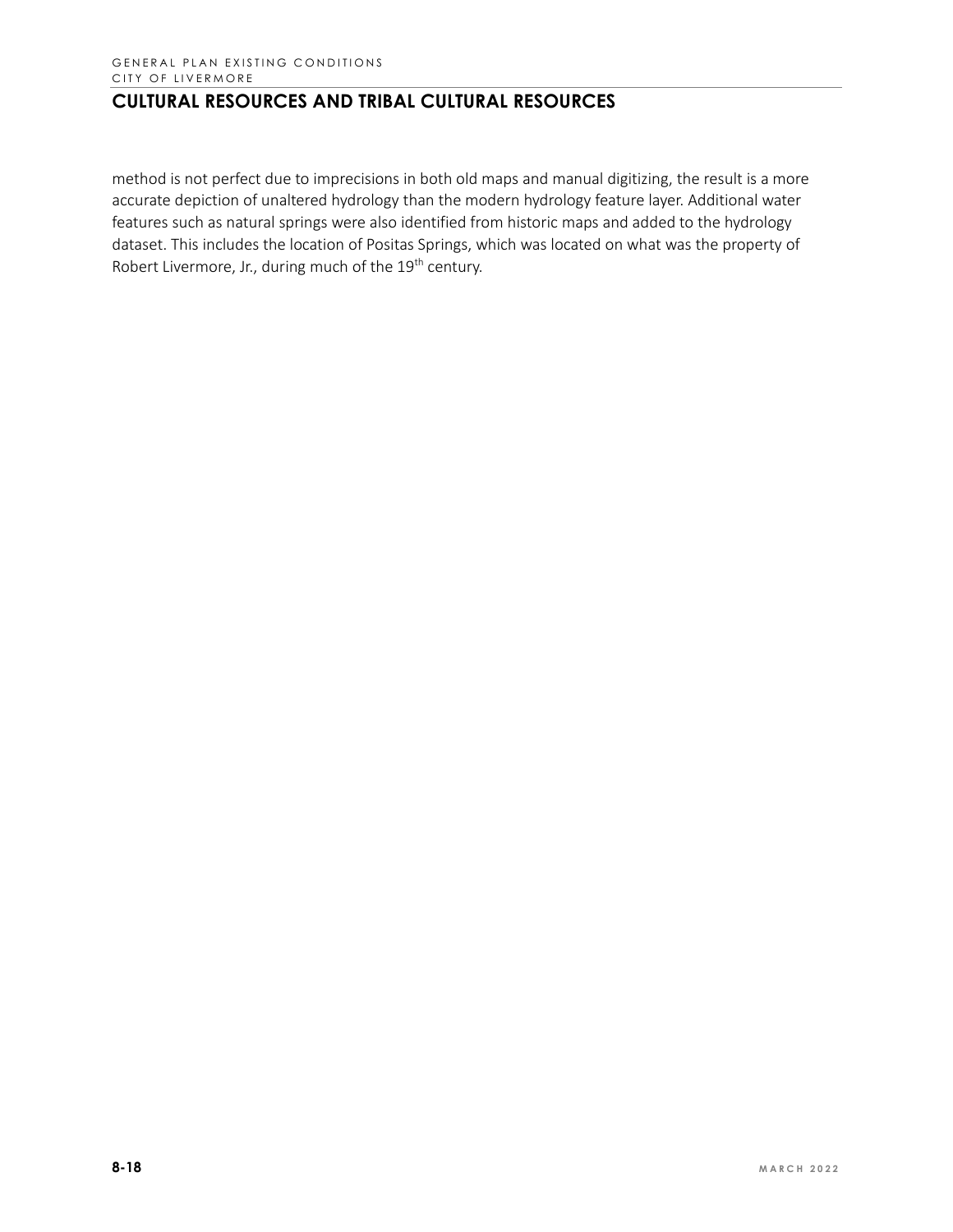

### Figure 8-1 Prehistoric Period Archaeological Sensitivity Map

Sources: ESRI, City of Livermore, USGS-NLCD, NWIC J. Quist, Archeo-Tec, October 2021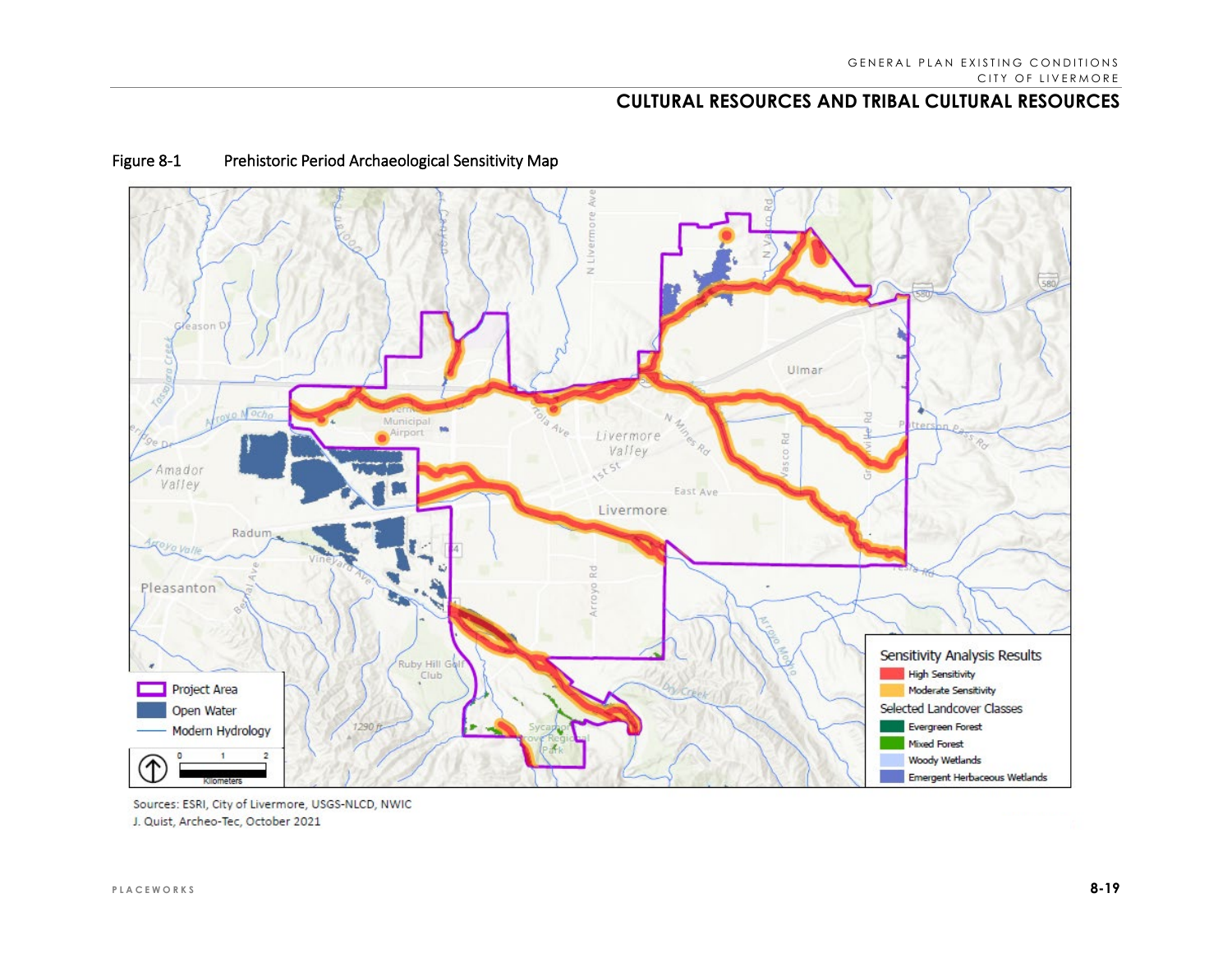### Figure 8-2 Historic Period Archaeological Resources Map



Sources: USGS Pleasanton(1906) and Tesla (1907) Quads, NWIC, City of Livermore J. Quist, Archeo-Tec, October 2021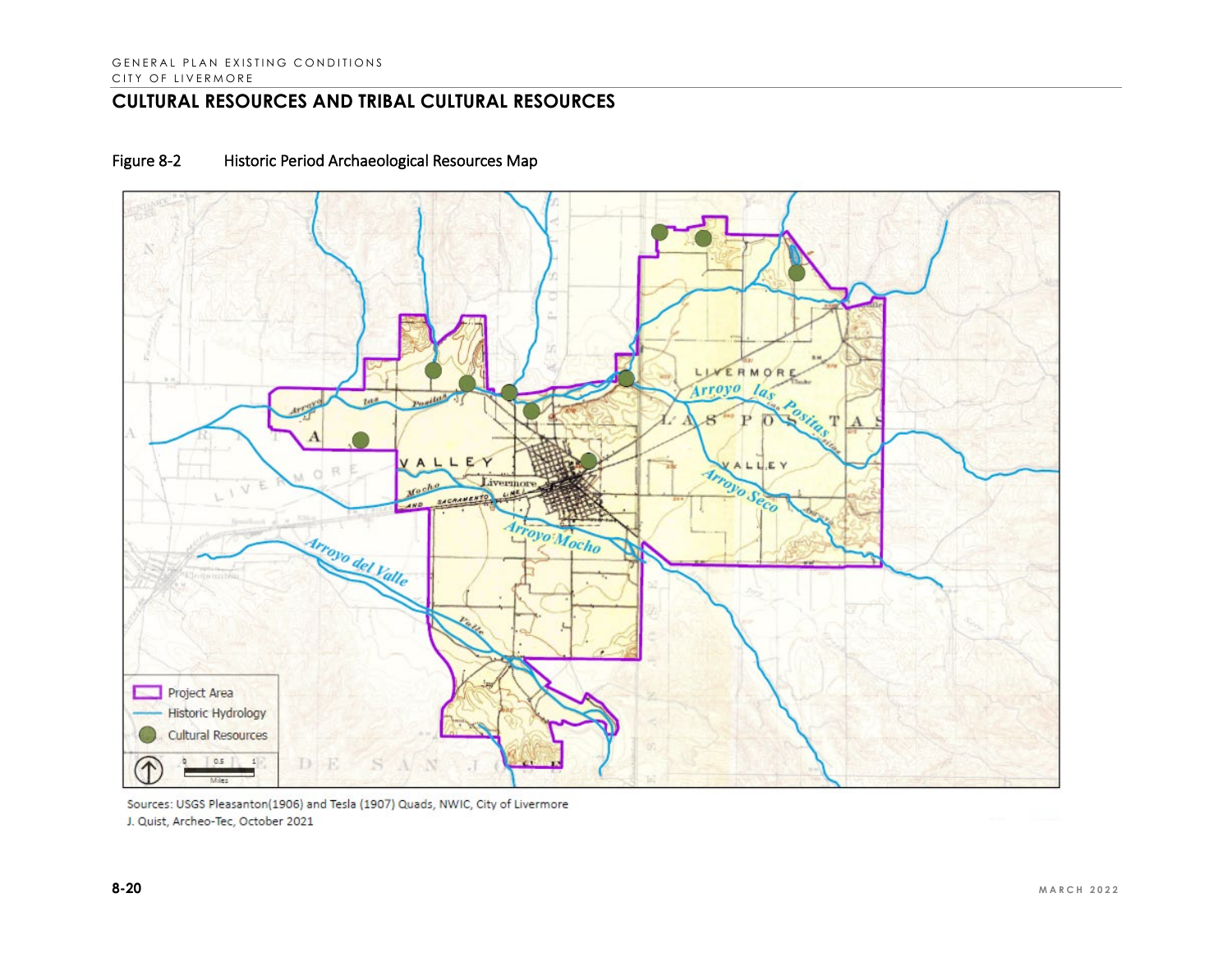A 75-meter buffer zone was defined around all water features. This area was classified as High Sensitivity because it represents an optimal zone for prehistoric human habitation based on proximity to freshwater resources. A 150-meter buffer was also created to define a Moderate Sensitivity zone around water features.

#### 8.3.1.2 **PROXIMITY TO KNOWN SITES**

Another key predictor of potential subsurface cultural sensitivity is the nearby presence of known prehistoric archaeological sites. Proximity to known sites is one way to predict an area's desirability and therefore its potential for yielding additional sites, even in cases where the reasons for site selection are otherwise unclear.

As previously described and shown in Table 8-1, during the CHRIS archival review, 9 prehistoric period cultural resources were identified within Livermore. These included 6 sites and 3 artifact isolates. The subsequent literature review identified an additional 4 prehistoric period cultural resources (2 sites and 2 isolates), which were located just outside the boundary of Livermore. Due to their close proximity, the 4 resources were deemed relevant to the analysis. Therefore, a total of 13 prehistoric period resources were included in the spatial analysis (8 sites and 5 artifact isolates).

The prehistoric period cultural resources were then categorized by resource type (sites and isolates) and the following sensitivity zones were defined:

- The spatial footprints of the 8 known prehistoric period archaeological *sites* were classified as extreme sensitivity. As with the hydrology layer, 75- and 100-meter buffers representing High and Moderate Sensitivity zones, were defined around the sites.
- A 50-meter buffer representing Moderate Sensitivity was defined around each of the 5 isolated surface artifacts for which no associated site has been identified.

#### $8.3.1.3$ **SPATIAL MERGE**

The two High and three Moderate Sensitivity layers defined by proximity to historical hydrology and proximity prehistoric-period cultural resources were then merged, dissolved, and clipped to Livermore. Table 8-2 provides a summary of the approach. The result is two spatial layers: one depicting High Sensitivity and another showing Moderate Sensitivity. Those layers are the primary analysis product of this research, and they are presented in Figure 8-1.

### TABLE 8-2 SPATIAL ANALYSIS APPROACH

|                            | <b>High Sensitivity</b> | Moderate Sensitivity |
|----------------------------|-------------------------|----------------------|
| Historic Hydrology         | 75m buffer              | 150m buffer          |
| Prehistoric Sites (n=8)    | 75m buffer              | 150m buffer          |
| Prehistoric Isolates (n=5) | -                       | 50m buffer           |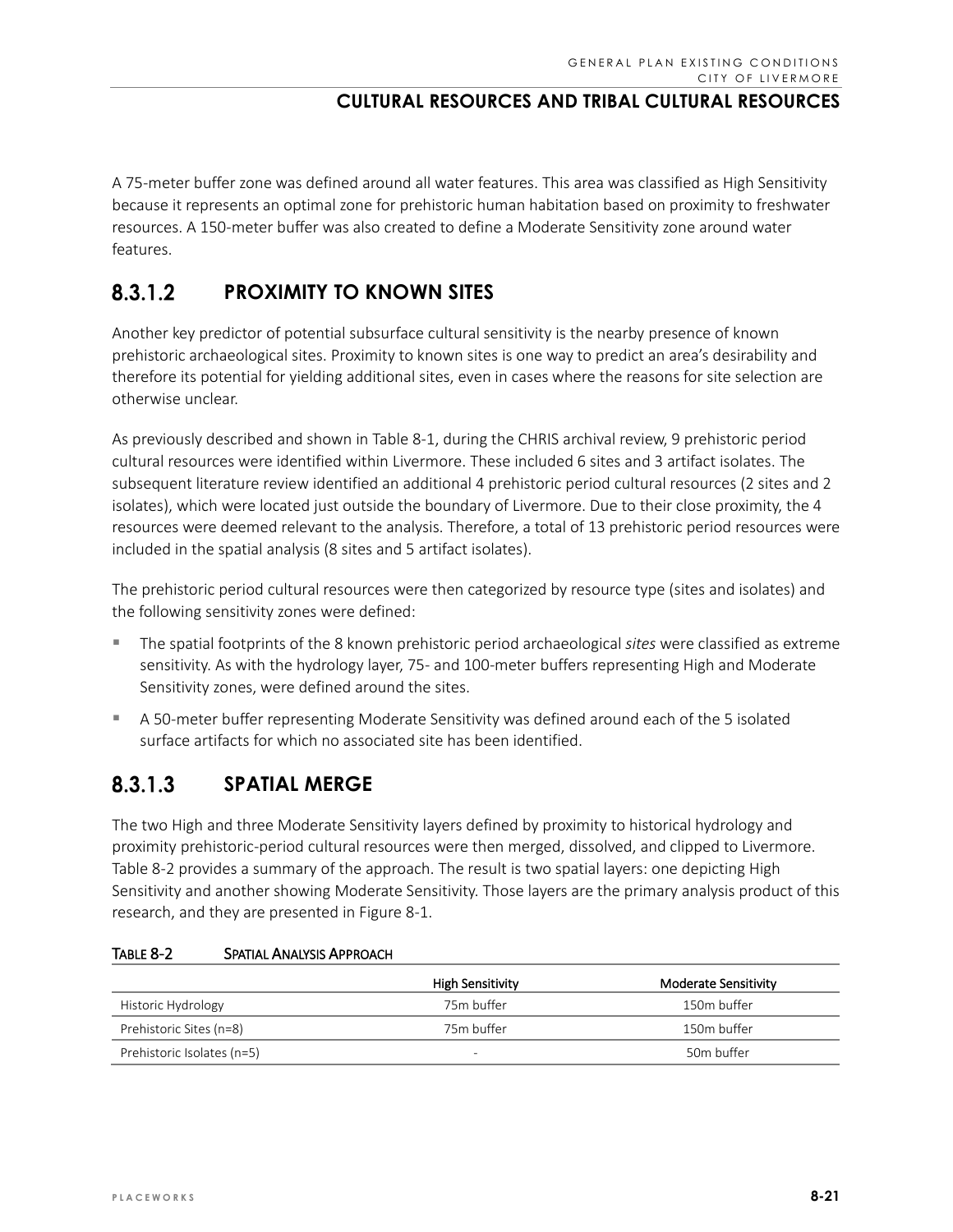#### $8.3.1.4$ **LANDCOVER CLASSIFICATION**

Resource acquisition, processing, and storage would have been an important motivating factor for human activities and movements in the prehistoric-period Livermore Valley. As has been recorded in ethnographic accounts and is reflected in archaeological studies throughout Northern California, people moved about their tribal territorial range in order to extract choice resources based on availability, which was often tied to seasonality.

Modern landcover classification data can help identify areas that may have been especially rich in resources and thus desirable locales for exploitation by Native peoples. Although not a precise correlate due to time and natural environmental changes, general patterns may be inferred.

The 2001 National Landcover Dataset (NLCD) (the oldest available for this product class, and thus least affected by modern urbanization) was used to identify forests and wetlands as areas of heightened cultural sensitivity due to their potential to attract and support prehistoric-period human populations. The selected landcover layer is included as an intuitive visual reference in the sensitivity map (Figure 8-1) but, due to the limitations explained, it was not used as an actual input to the sensitivity assessment.

# **Forests**

Prior to European contact, acorns were a staple carbohydrate food resource. They were harvested from oak trees in the fall, pounded by stone mortar and pestle to remove the husks and form a mush, leached in water to remove the bitter tannic acids, and then cooked, baked, or dried to make a flour, which could then be stored. A successful and efficient acorn harvest would therefore have required access to productive oak trees, reasonably close access to water, and stone mortars for labor intensive processing. Although not usually associated with long-term habitation, intensive acorn processing sites were commonly seasonal encampments that are readily identified today by the presence of numerous bedrock mortars (BRMs) and stone hand tools for grinding (manos and pestles).

# **Wetlands**

In addition to active stream channels, wetlands would have served as an abundant source of plant and animal resources, primarily waterfowl and fish for food and vegetal resources for nets, cords, baskets, and clothing.

# **8.3.2 HISTORIC PERIOD RESOURCES**

During the CHRIS archival review, 10 locations of Historic Period archaeological resources were identified as lying within the Project footprint. As noted, 4 of those were eliminated from the study due to the lack of potential to yield additional information.

In addition to the specific resources identified in the CHRIS archive, historic maps and other historic literature sources were consulted in order to identify and further refine locations of potential archaeological significance within and immediately adjacent to the Project area.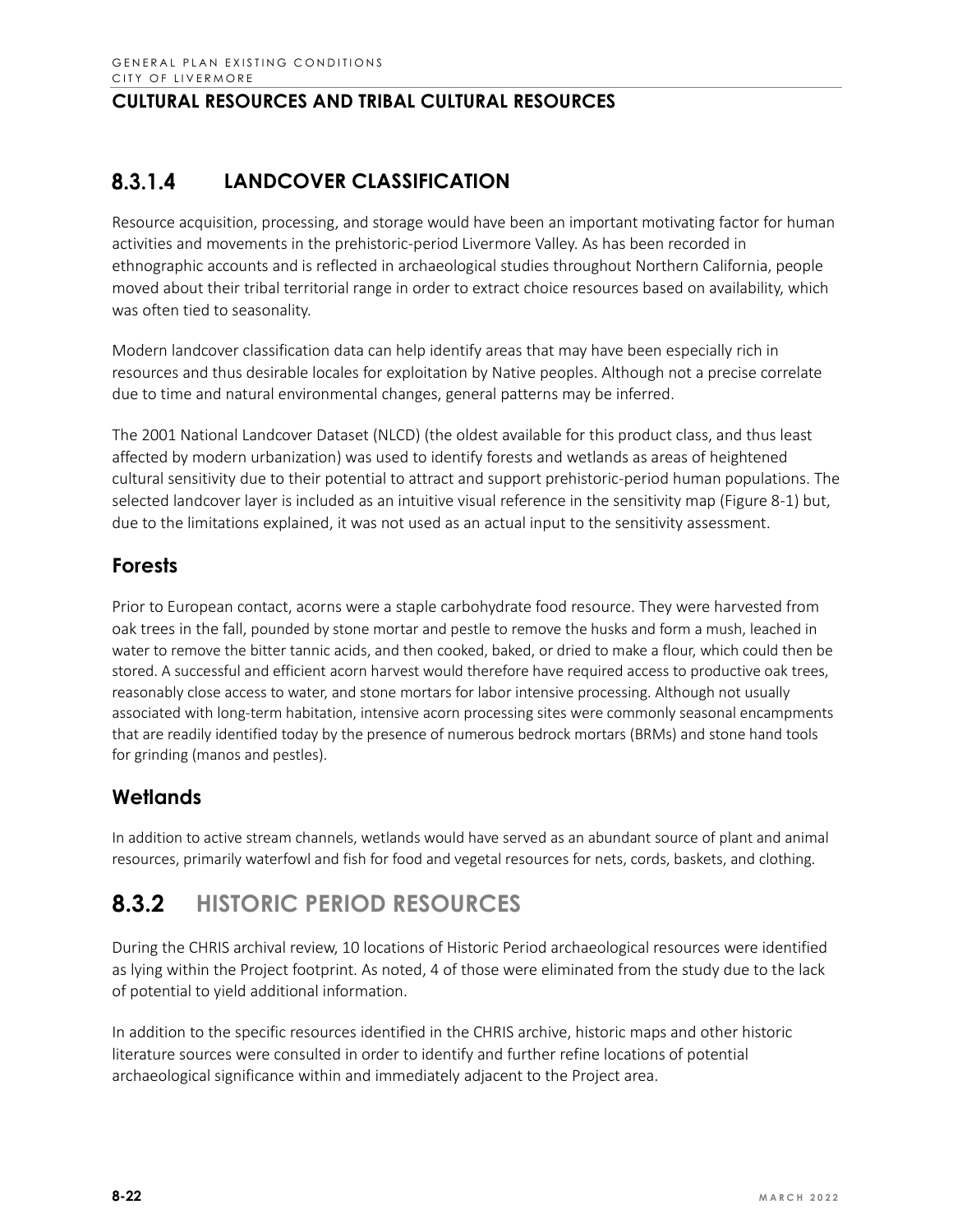Two new potential Historic Period sites were identified: the grounds of the home of Robert Livermore, Jr., and the former town of Laddsville. Also based on the research, the spatial footprint of The Robert Livermore Homestead (CA-ALA-430/H) was expanded. Finally, one additional Historic Period cultural resource (P-01-2197) was identified as lying just outside the boundaries of Livermore; although not specifically within the Project footprint, it proved relevant to the current study and was added to the historic resources map.

In keeping with archaeological standards, the English system (feet and miles) was employed for historic resource studies.

# **8.3.3 ANALYSIS RESULTS**

The current study resulted in two primary map products: 1) a Prehistoric Period Archaeological Sensitivity Map (Figure 8-1); and a generalized, point-located Historic Period Archaeological Resources Map (Figure 8-2).

#### $8.3.3.1$ **PREHISTORIC PERIOD RESOURCES**

The emphasis of this analysis was on the identification of locations suitable for prehistoric human habitation. The results of the spatial analysis are presented in the Prehistoric Period Archaeological Sensitivity Map (Figure 8-1). Of the almost 34 square miles encompassed by Livermore, approximately 2.95 square miles were classified as Highly Sensitive and 2.75 square miles were classified as Moderately Sensitive for buried and near surface Prehistoric Period cultural resources. The fact that most of the known sites are proximate to the historic stream channels (and their respective sensitivity buffer zones) supports the validity of the model. Indeed, the one clear outlier appears to lie upon an extinct stream channel that predated modern mapping. It is also important to note that, because they were likely to lie along streams, sites may have become buried under protective layers of alluvium as waterways meandered across the landscape over millennia.

The Prehistoric Period Archaeological Sensitivity Map also displays forested and wetland areas derived from the 2001 NLCD landcover dataset. Although not specifically assigned sensitivity values, these serve as an indicator of potential specialized resource acquisition and processing sites dating to the Prehistoric Period.

In the Springtown district of northern Livermore, several natural springs and seeps have created a marshy wetland environment that has not been fully destroyed by modern development. At least two Prehistoric Period sites have been found in the area, and special care should be taken in the future to identify any asyet-unidentified archaeological sites and adequately mitigate any impacts prior to development in that zone.

A few resource processing areas (most often associated with bedrock mortars) have been identified in the foothill margins around the valley, and it is anticipated that future development will encroach upon and threaten as-yet-unidentified sites of this type. Care should be taken to archaeologically survey planned development areas for stone tools and exposed bedrock outcrops in marginal hillside areas—especially those near smaller, seasonal water channels. Specifically, the hilly region in and around Sycamore Grove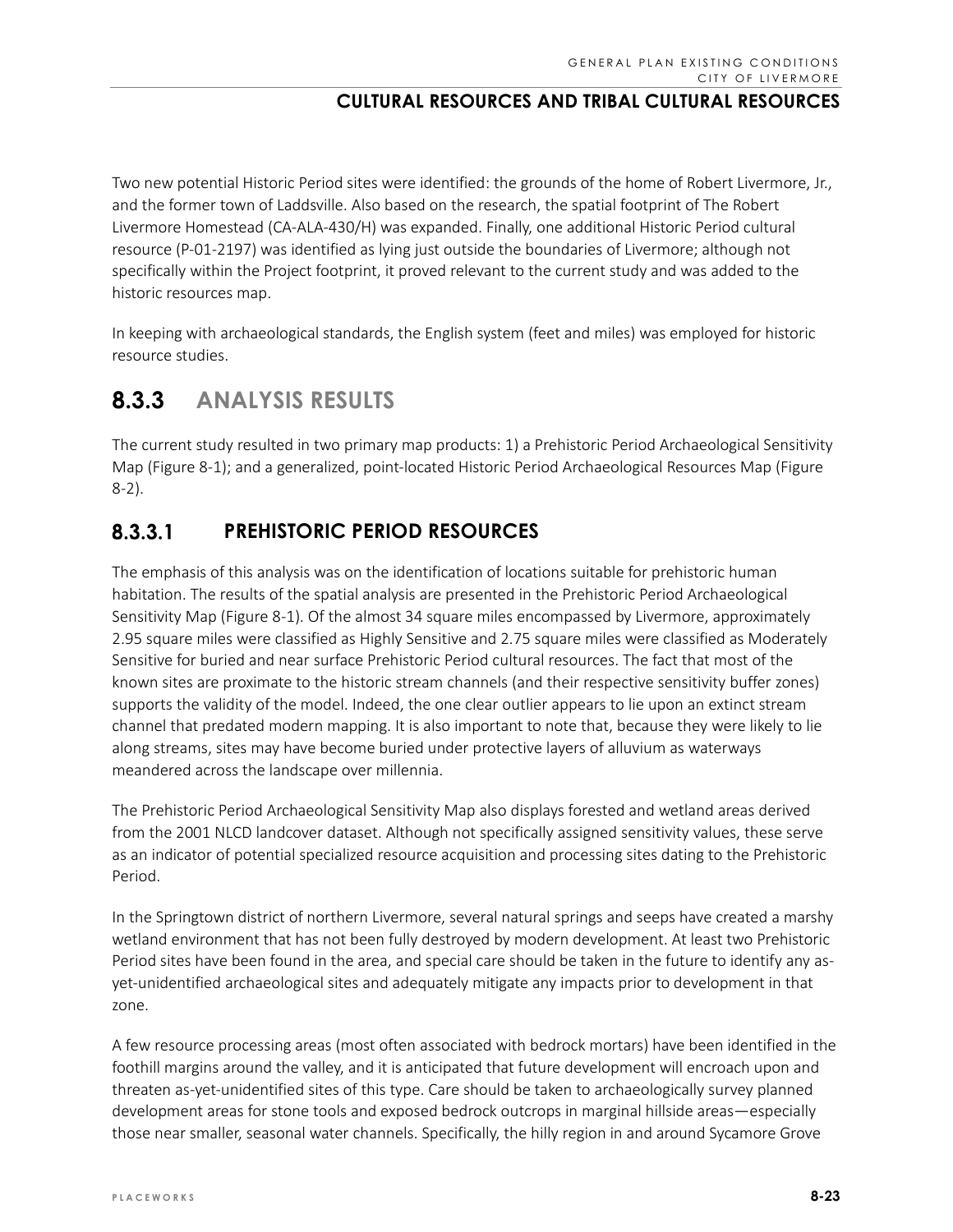Park is a candidate for elevated sensitivity for Prehistoric Period acorn harvesting and processing sites. In addition, although apparently no longer forested today, the hilly areas around the margins of the Valley to the north and northeast should be considered potentially sensitive.

#### 8.3.3.2 **HISTORIC PERIOD RESOURCES**

A visually generalized map of archaeologically sensitive Historic Period locations was made for this study. Figure 8-2 shows the 10 places of known and potential archaeological sensitivity that may contain subsurface archaeological resources dating to the Historic Period. These locations are associated with early European and European-American presence in the Livermore Valley. Key among those are the residences of Robert Livermore and his son, Robert Livermore, Jr., as well as the former site of the town of Laddsville. Although the map cannot be considered exhaustive—indeed, some chance of finding unexpected resources is almost always present—the information is intended as a planning tool for future development. Further information about specific Historic Period sites can be found in Confidential Appendix 8-1 of this report.

There are numerous historic homes, businesses, and public buildings in Livermore that are of cultural significance, and it is possible that the oldest of these could contain associated archaeological resources. Any proposed ground disturbance near current or former historic structures may warrant additional study and/or field investigations.

# **8.3.4 DISCLAIMER**

The sensitivity study conducted for this report is an approximation based on the factors and methods presented. The model findings are intended as a guide and cannot be considered a definitive substitute for physical soils and ground inspection. Certainly, unanticipated identification of and impacts to cultural resources remains a possibility. However, previously unidentified and potentially significant archaeological sites are relatively rare. Even the smallest evidence of prehistoric-period populations, and of very early European inhabitants, is extremely important.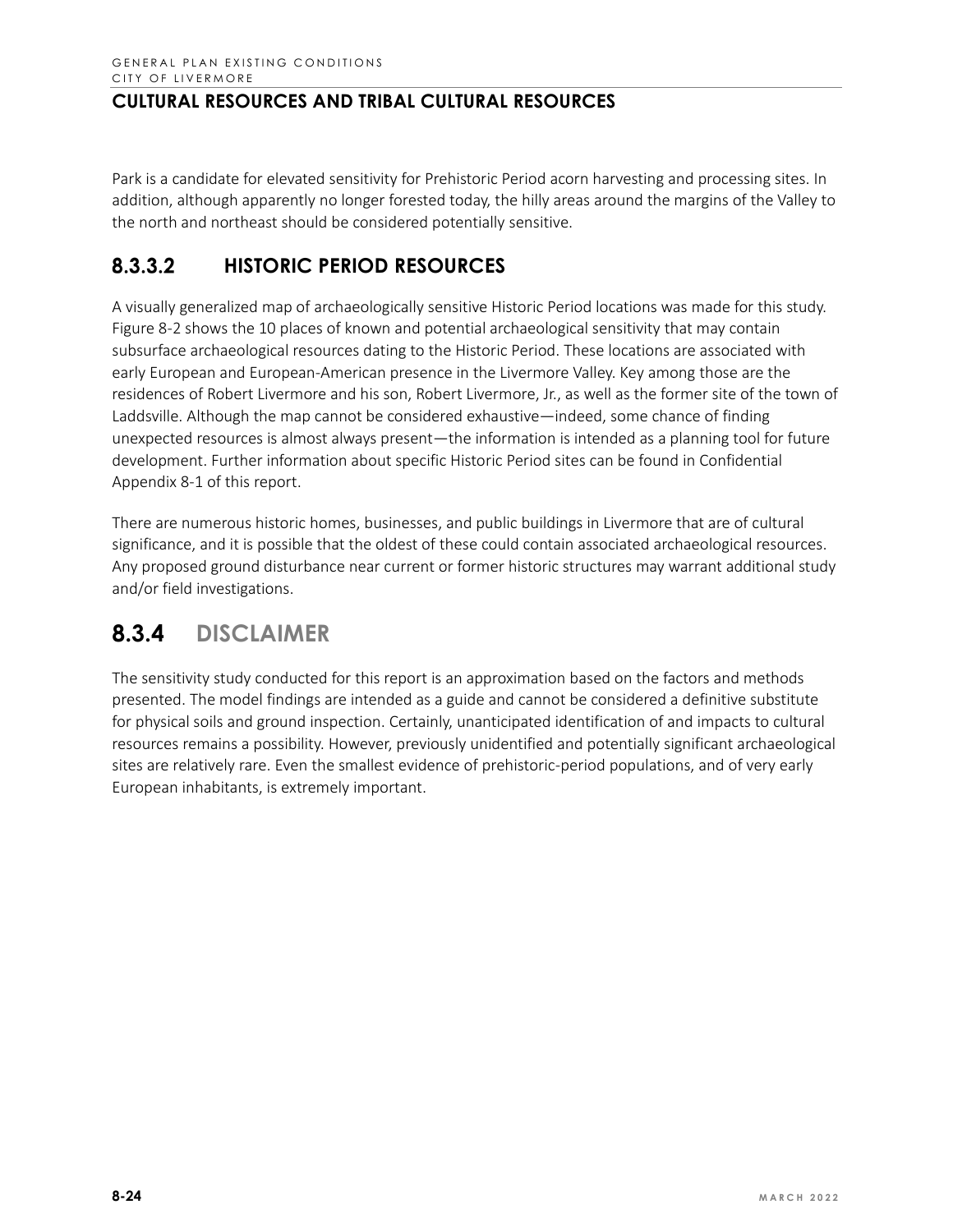# **8.4 BIBLIOGRAPHY**

#### Archeo-Tec

2017 *Archaeological Treatment Plan for the Shoppes at Livermore Project, Livermore, Alameda County, California*. Unpublished report prepared for John MacKay, Livermore Investments, LLC.

2018 *Archaeological Monitoring Report for the Shoppes at Livermore Project*. Unpublished report, Oakland, CA.

#### Bancroft, H. H.

1886 *History of California, Volume 2: 1801-1824*. Vol. 2. The History Company, San Francisco.

#### Benny, James

2015 East Bay Hill People. http://eastbayhillpeople.com/.

#### Bolton, Herbert Eugene

1927 *Fray Juan Crespi, Missionary Explorer on the Pacific Coast, 1769-1774*. , editorThe Regents of the University of California. University of California Press, Berkeley and Los Angeles, California. https://open.library.ubc.ca/collections/bcbooks/items/1.0363412.

### Cook, Sherburne F.

1943 The Conflict between the California Indian and White Civilization. *Ibero-Americana* 22.

#### Galvan, P. Michael

1968 People of the West: The Ohlone Story. *The Indian Historian* 1(2):9–13.

#### Golla, Victor

2011 *Californian Indian Languages*. University of California Press, Berkeley and Los Angeles.

#### Governor's Office of Planning and Research

2005 *State of California Tribal Consultation Guidelines Supplement to General Plan Guidelines*.

#### Hittell, Theodore H.

1897 *History of California*. *Oxford University*. Vol. II. N. J. Stone & Company, San Franciscp, CA.

#### Holmes, Philip

1997 *Two Centuries at Mission San Jose, 1797-1997*. Fremont Museum of Local History, Fremont, CA.

### Kroeber, A. L.

1925 *Handbook of California Indians*. Smithsonian Institution, Washington D.C.

#### Levy, Richard

1978 Costanoan. In *Handbook of North American Indians*, R. F. Heizer, editor, VIII: Smithsonian Institution, Washington D.C.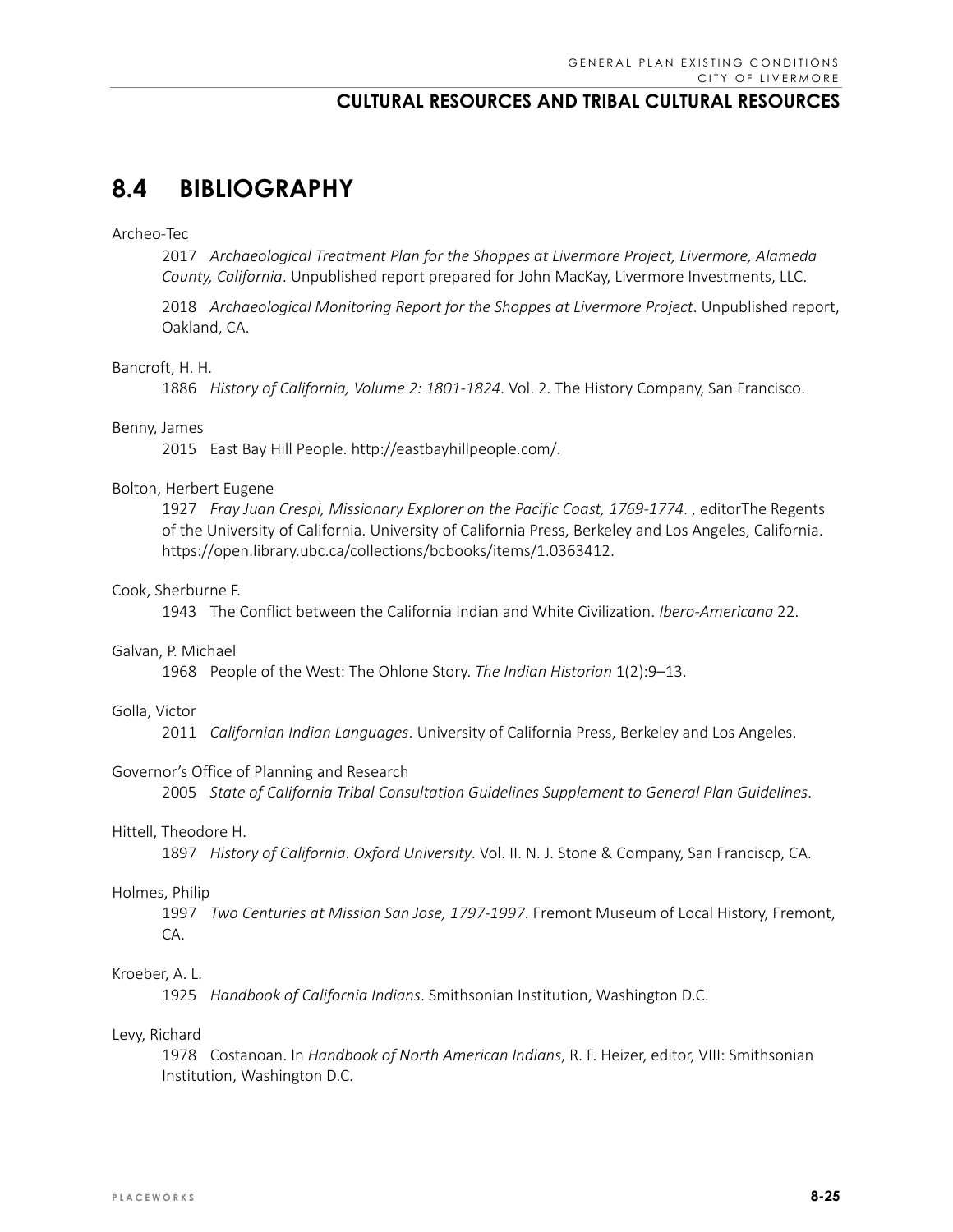Lewis, Henry T.

1973 *Patterns of Indian Burning in California: Ecology and Ethnohistory*. Ballena Press Publications in Anthropology 1, Ramona, California.

Livermore Heritage Guild Livermore Heritage Guild Website. https://www.lhg.org/.

### Milliken, Randall

1995 *A Time of Little Choice: The Disintegration of Tribal Culture in the San Francisco Bay Area 1769-1810*. Ballena Press Anthropological Papers. Ballena Press, Menlo Park.

Milliken, Randall, Richard T. Fitzgerald, Mark G. Hylkema, Randy Groza, Thomas M. Origer, David G. Beiling, Alan Leventhal, Randy S. Wiberg, Andrew Gottsfield, Donna Gillette, Viviana Bellifemine, Eric Strother, Robert Cartier, and David A. Fredrickson

2007 Punctuated Culture Change in the San Francisco Bay Area. In *California Prehistory: Colonization, Culture and Complexity*, Terry L. Jones and Kathryn A. Klar, editors, pp. 99–125. AltaMira Press, Lanham.

- Milliken, Randall, Laurence H Shoup, Beverly R Ortiz, and Archaeological and Historical Consultants 2009 *Ohlone/Costanoan Indians of the San Francisco Peninsula and Their Neighbors, Yesterday and Today*. National Park Service, Golden Gate National Recreation Area, San Francisco.
- Nale, Bill ELivermore.Com. *Livermore, Pleasanton, and Tri Valley California Guide*. http://www.elivermore.com/.

### Nickel, Nancy A.

1978 *Looking Back: Early Glimpses of Union City*. City of Union City, Union City, California. https://museumoflocalhistory.org/wordpress2/wp-content/uploads/2014/10/LookingBack.pdf.

### Pastron, Allen G.

2004 *Archaeological Investigations of Arroyo Las Positas Realignment/Arroyo Mocho Widening Project, Pleasanton, Alameda County, California*. *Final Report*. Vol. 1. Prepared for Fresquez, P.E. Project Manager, Oakland, by Pastron, Archeo-Tec, Oakland, CA.

### Phelps, William Dane

1983 *Alta California 1840-1842 The Journal and Observations of William Dane Phelps Master of the Ship "Alert."* Briton Cooper Busch, Glendale.

### Robinson, Terrie L., and Native American Heritage Comission

2015 Tribal Consultation under AB 52: Requirements and Best Practices.

### State of California

1986 *CEQA, California Environmental Quality Act: Statutes and Guidelines*. Office of Planning and Research, Office of Permit Assistance, Sacramento.

#### 2021a *Public Resources Code*.

https://leginfo.legislature.ca.gov/faces/codes\_displaySection.xhtml?lawCode=PRC&sectionNum=2 1084.1.